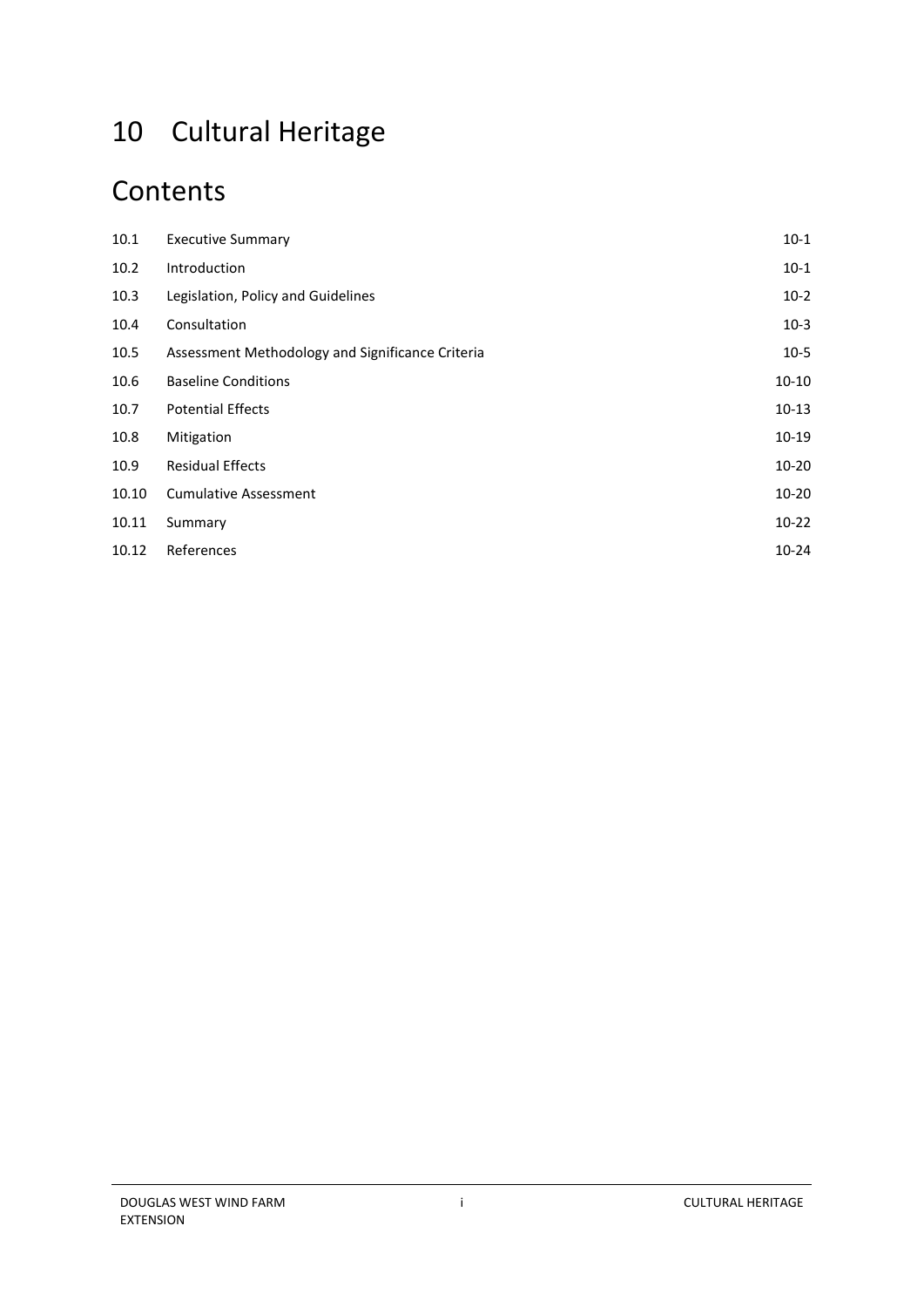This page is intentionally blank.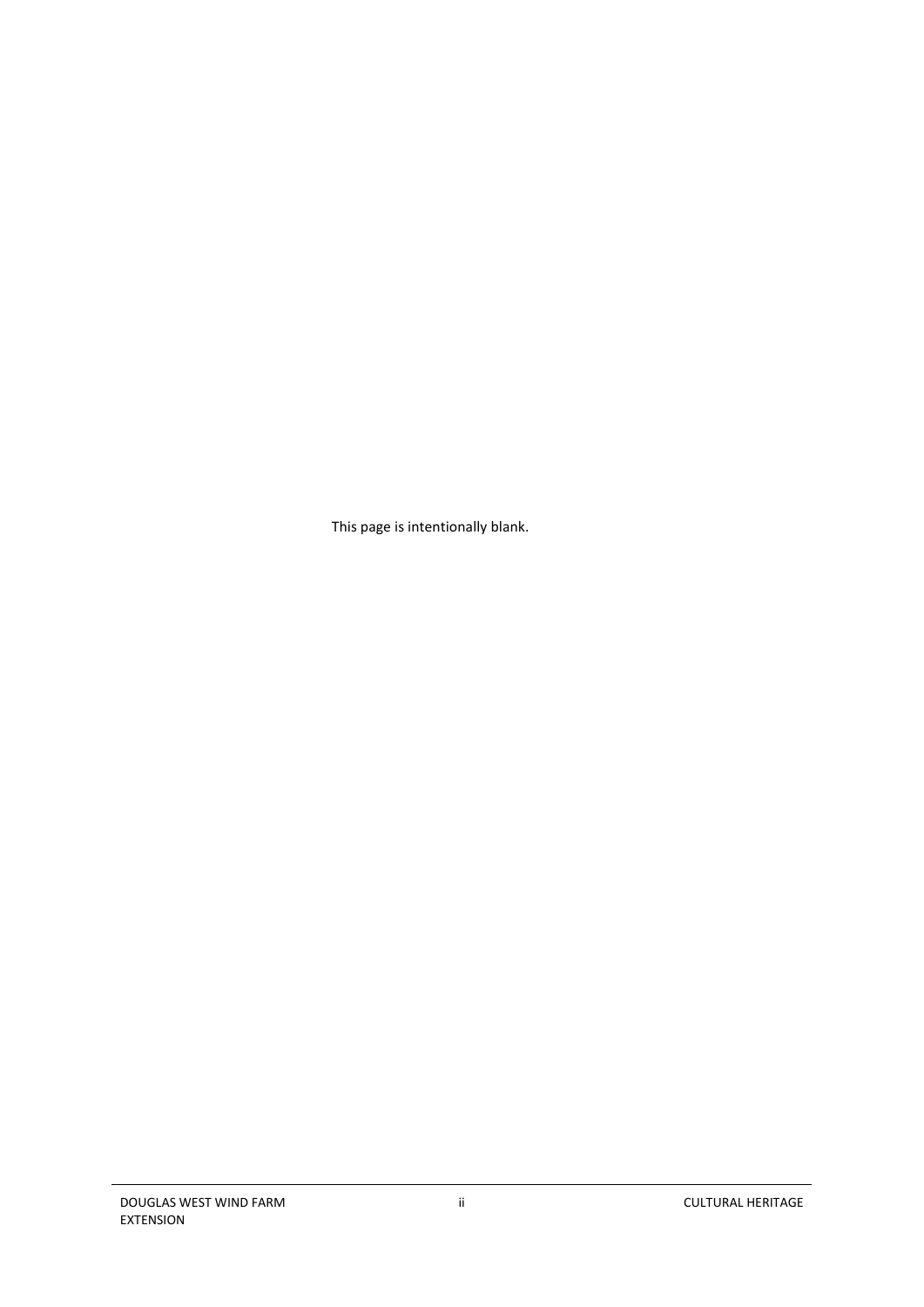# 10 Cultural Heritage

# <span id="page-2-0"></span>10.1 Executive Summary

- 10.1.1 This chapter considers the environmental effects of the Proposed Development on cultural heritage (historic environment sites and features, archaeology and built heritage), describing the results of a desk-based assessment and site visits undertaken by CFA Archaeology Ltd (CFA). The assessment also takes into account comments provided in Scoping Opinions by Historic Environment Scotland (HES), South Lanarkshire Council (SLC) and East Ayrshire Council (EAC).
- 10.1.2 The baseline assessment has established that there are only three cultural heritage assets within the Proposed Development site boundary, each of which has been adversely affected by commercial forestry activity. These sites have all been avoided as far as possible by the design of the wind farm layout and mitigation has been proposed that would address any residual direct effects. Taking account of the current land-use and surrounding historic landscape character, the potential for further archaeological discoveries within the Proposed Development site is assessed as being low or negligible.
- 10.1.3 The assessment has considered the effect of the Proposed Development on the settings of heritage assets in the wider landscape following the approach approved by HES. One heritage asset (St Bride's Chapel etc) would receive an effect on its setting assessed as being of moderate significance (significant in EIA terms), although the predicted effect would not compromise the cultural significance or special interest of the monument. All other effects on the settings of heritage assets in the Outer Study Area are assessed as being not significant in EIA terms.
- 10.1.4 The cumulative effect resulting from the addition of the Proposed Development to the emerging baseline of operational, consented and in planning applications is assessed as being not significant.

# <span id="page-2-1"></span>10.2 Introduction

- 10.2.1 This chapter considers the environmental effects of the Proposed Development on cultural heritage (historic environment sites and features, archaeology and built heritage); hereafter referred to as 'heritage assets'. The chapter details the results of a desk-based assessment and field surveys undertaken by CFA Archaeology Ltd (CFA), and draws on comments provided by Historic Environment Scotland (HES), South Lanarkshire Council (SLC) and East Ayrshire Council (EAC) in Scoping Opinions.
- 10.2.2 The specific objectives of the study were to:
	- Identify the cultural heritage baseline within and in the vicinity of the Proposed Development site.
	- Assess the site in terms of its archaeological potential.
	- Consider the effects of the construction, operation and decommissioning of the Proposed Development on heritage assets, within the context of the relevant legislation and planning guidance.
	- Consider the cumulative effects of the Proposed Development in combination with other existing or proposed developments, upon cultural heritage assets.
- 10.2.3 The assessment evaluates the effects of the Proposed Development on:
	- **World Heritage Sites;**
	- **EXECUTE:** Scheduled Monuments and other archaeological features;
	- **EXECT A** Listed Buildings and other buildings of historic or architectural importance;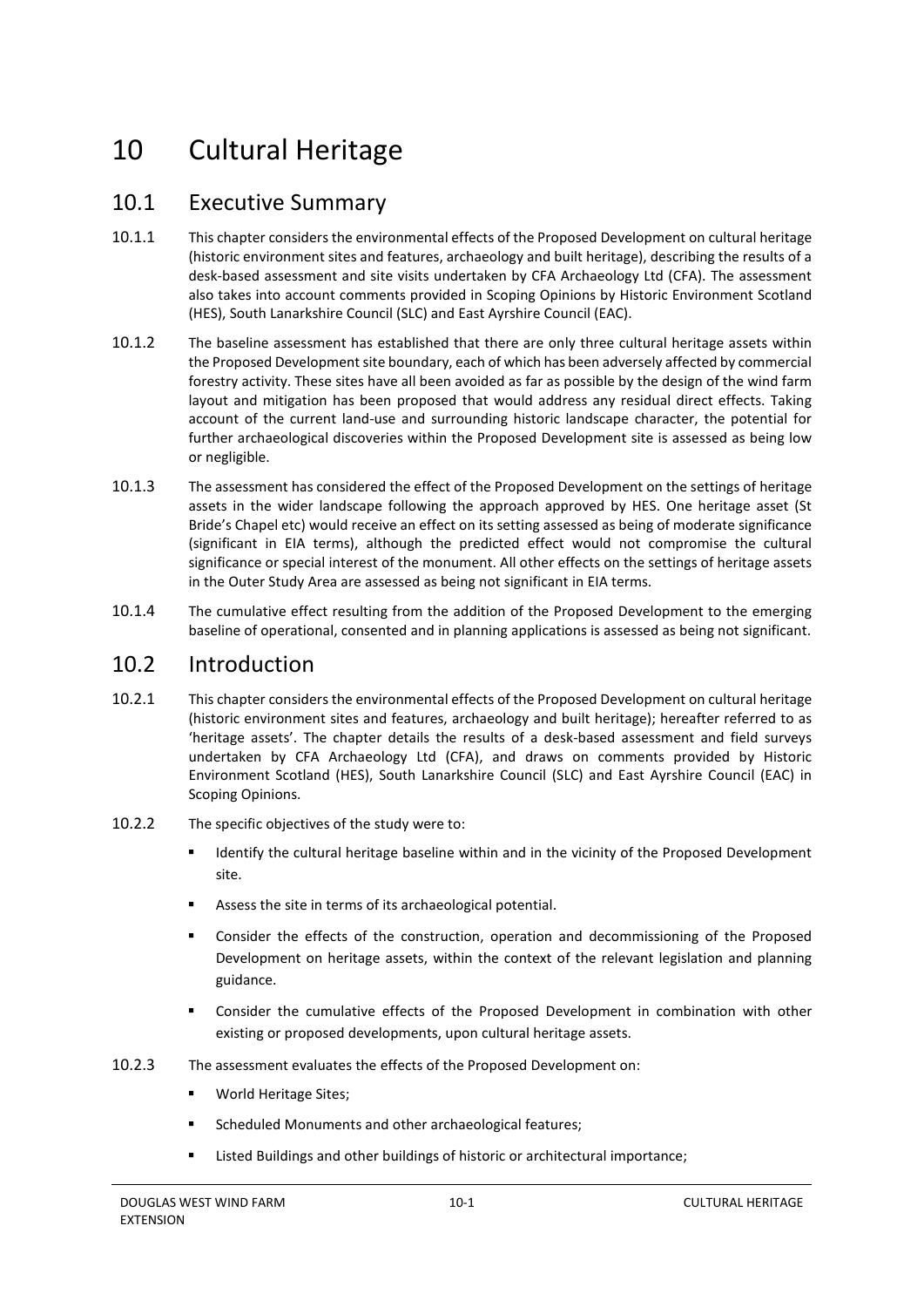- **Conservation Areas;**
- Gardens and Designed Landscapes; and,
- Historic Battlefields.
- 10.2.4 It assesses the potential direct effects on assets within the Proposed Development site and the indirect effects of the Proposed Development on the settings of heritage assets in the wider landscape.
- 10.2.5 The assessment is supported by Figures 10.1 to 10.8 contained in EIA Report Volume 2.
	- Figure 10.1 shows the Proposed Development layout together with the heritage assets identified within 1 km of the Proposed Developmentsite. A gazetteer of these assets is provided as Appendix 10.1.
	- Figure 10.2 shows the turbine blade tip height Zone of Theoretical Visibility (ZTV) and the location of heritage assets within 5 km of the Proposed Development. A gazetteer of these sites is provided as Appendix 10.2, which includes a summary assessment of the predicted effects on their settings.
	- Figure 10.3 shows the turbine blade tip height Zone of Theoretical Visibility (ZTV) and the location of heritage assets of national and international importance within 15 km of the Proposed Development. A gazetteer of these sites is provided as Appendix 10.3, which includes a summary assessment of the predicted effects on their settings.
	- Figure 10.4 shows the locations of other cumulative developments together with nationally and internationally important heritage assets within the 15 km study area.
	- Figures 10.5 to 10.8 are visualisations showing the predicted visibility of the Proposed Development from heritage assets in the 15 km study area. The wirelines provided take no account of the screening effects of forestry or other woodland, hedges, trees and localised topographical features and so represent the potential worst case scenario.
- 10.2.6 Where relevant, cross-reference is also made to LVIA viewpoints, where these coincide with the locations of heritage assets within the wider landscape.

# <span id="page-3-0"></span>10.3 Legislation, Policy and Guidelines

# *Legislation*

- 10.3.1 Relevant legislation and guidance documents have been reviewed and taken into account as part of this cultural heritage assessment. Of particular relevance are:
	- The Ancient Monuments and Archaeological Areas Act 1979; and
	- Planning (Listed Buildings and Conservation Areas) (Scotland) Act 1997.

# *Planning Policy*

- 10.3.2 Chapter 5 sets out the planning policy framework that is relevant to the EIA. The policies set out below include those from the South Lanarkshire Local Development Plan 2015 (SLLDP). This section also considers the relevant aspects of Scottish Planning Policy (SPP), Planning Advice Notes and other relevant guidance. Of relevance to the cultural heritage assessment presented within this chapter, regard has been had to the following policies:
	- **SPP Paragraphs 135-151;**
	- SLLDP Policy 15: Natural and Historic Environment
	- SLLDP Policy 19: Renewable Energy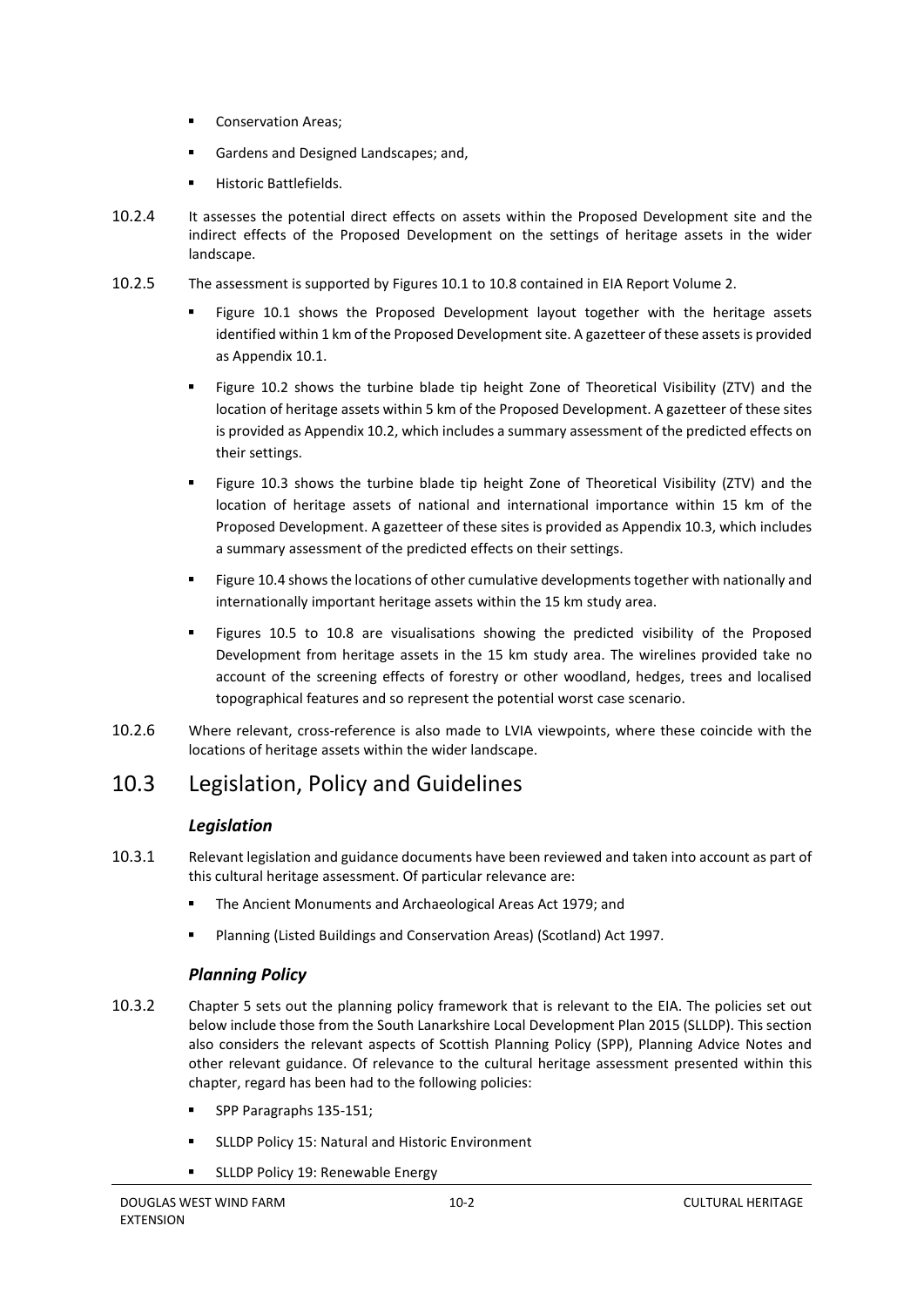- SLLDP Supplementary guidance no 9: Natural and Historic Environment (Chapter 3: Historic Environment)
- **SLLDP Supplementary guidance no 10: Renewable Energy**

# *Guidance*

- 10.3.3 Recognisance has been taken of the following best practice guidelines/guidance:
	- CIfA 2017 'Standard and Guidance for the Historic Environment Desk-Based Assessment'; and
	- **Historic Environment Scotland Policy Statement 2016 (HESPS)**
	- Historic Environment Scotland 2016 'Managing Change in the Historic Environment: Setting'.

# <span id="page-4-0"></span>10.4 Consultation

10.4.1 Historic Environment Scotland (HES), South Lanarkshire Council (SLC) and East Ayrshire Council (EAC) each provided Scoping Opinions. The responses relevant to the cultural heritage assessment are summarised in Table 10.1.

| <b>Consultee</b>                           | <b>Consultation Response</b>                                                                                                                                                                                                                                                                                                                                                                 | <b>Applicant Action</b>                                                                                                                                                                                                                                                                                                                                                                      |
|--------------------------------------------|----------------------------------------------------------------------------------------------------------------------------------------------------------------------------------------------------------------------------------------------------------------------------------------------------------------------------------------------------------------------------------------------|----------------------------------------------------------------------------------------------------------------------------------------------------------------------------------------------------------------------------------------------------------------------------------------------------------------------------------------------------------------------------------------------|
| <b>HES Scoping Opinion</b><br>(08/01/2019) | Confirmed that no heritage assets<br>within HES remit are located<br>within the development site<br>boundary, and advised that the<br>proposals may give rise to<br>significant impacts on the setting<br>of a number of heritage assets<br>located within its vicinity.                                                                                                                     | Noted.<br>The assessment of effects on<br>setting follows the guidance<br>provided by HES (Managing Change<br>in the Historic Environment:<br>Setting' (2016)).                                                                                                                                                                                                                              |
|                                            | Advised that HES is content with<br>the methodology proposed for<br>the assessment as set out in the<br>scoping report.                                                                                                                                                                                                                                                                      | Noted.<br>The assessment of effects on<br>cultural heritage follows the<br>methodology set out in the Scoping<br>Report (Chapter 7).                                                                                                                                                                                                                                                         |
|                                            | Advised that the assessment pay<br>particular attention to those<br>heritage assets identified below.<br>Douglas Village, Earl of Angus'<br>Monument (Category A listed<br>building, LB1457)<br>St Bride's Chapel, including choir<br>and memorial stones in<br>churchyard, excluding scheduled<br>monument SM90265, boundary<br>walls and gatepiers (Category A<br>listed building, LB1490) | Noted.<br>Analysis of the blade tip height ZTV<br>has established that there is no<br>visibility from Thorril Castle, bastle<br>house 450 m NNE of Parkhead<br>(Scheduled Monument, SM5425)<br>or from Glenbuck Ironworks, 470 m<br>NW of Glenbuck Home Farm<br>(Scheduled Monument, SM2931).<br>For the remaining three assets,<br>visualisations are provided to<br>inform the assessment. |

**Table 10.1 – Scoping Consultation Responses**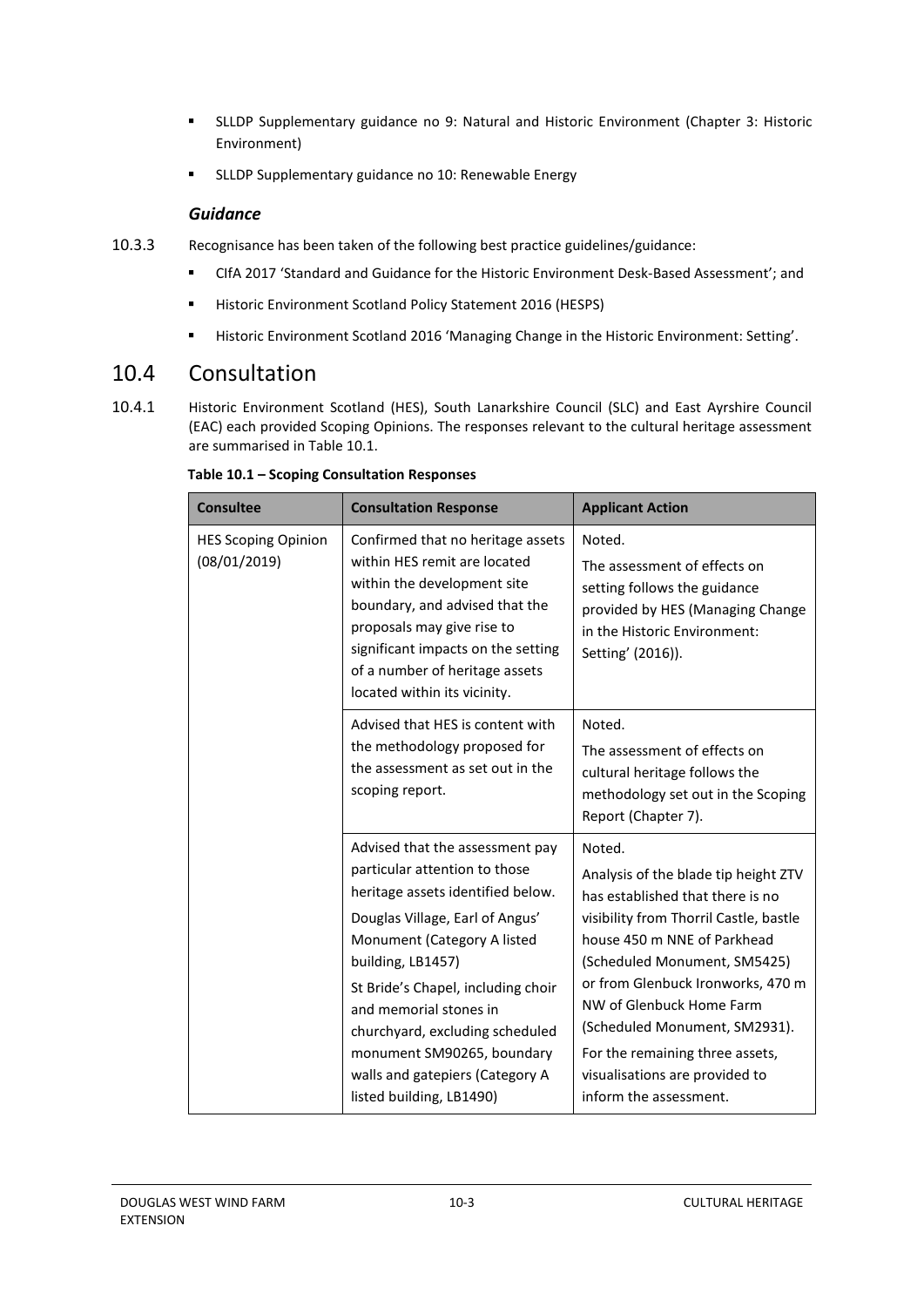| <b>Consultee</b> | <b>Consultation Response</b>                                                                                                                                                  | <b>Applicant Action</b>                                                                                                                                                                                                                                                                                                                                                                                                                                        |
|------------------|-------------------------------------------------------------------------------------------------------------------------------------------------------------------------------|----------------------------------------------------------------------------------------------------------------------------------------------------------------------------------------------------------------------------------------------------------------------------------------------------------------------------------------------------------------------------------------------------------------------------------------------------------------|
|                  | St Bride's Church, Douglas<br>(Scheduled Monument,<br>SM90265)                                                                                                                |                                                                                                                                                                                                                                                                                                                                                                                                                                                                |
|                  | Thorril Castle, bastle house 450m<br>NNE of Parkhead (Scheduled<br>Monument, SM5425)<br>Glenbuck Ironworks, 470 m NW<br>of Glenbuck Home Farm<br>(Scheduled Monument, SM2931) |                                                                                                                                                                                                                                                                                                                                                                                                                                                                |
|                  | Recommended that a Zone of                                                                                                                                                    | Noted.                                                                                                                                                                                                                                                                                                                                                                                                                                                         |
|                  | Theoretical Visibility (ZTV)<br>analysis is applied to the proposal<br>to provide a basis for selecting<br>sites in the wider area which<br>should be assessed in any EIA.    | The blade tip height ZTV (Figure<br>10.2) and the hub height ZTV have<br>been used to assess the potential<br>impacts of the Proposed<br>Development on the setting of<br>heritage assets following the<br>approach set out in the Scoping<br>Report.                                                                                                                                                                                                          |
|                  |                                                                                                                                                                               | Tabulated assessments are<br>provided in Appendices 10.2 and<br>10.3, which includes cross<br>reference to appropriate<br>visualisations where relevant.                                                                                                                                                                                                                                                                                                       |
|                  |                                                                                                                                                                               | Where there is potential for the<br>turbines to be visible from the key<br>heritage assets listed above,<br>visualisations have been prepared<br>and are discussed in the text<br>(paragraphs 10.7.9 to 10.7.38)                                                                                                                                                                                                                                               |
|                  | Recommended that appropriate<br>visualisations, such as<br>photomontage and/ or wireframe<br>views, should be provided where<br>the impacts are likely to be<br>highest.      | Visualisations are provided for<br>selected heritage assets including<br>two of those highlighted by HES:<br>St Bride's Chapel, including choir<br>and memorial stones in<br>churchyard, excluding Scheduled<br>Monument SM90265, boundary<br>walls and gatepiers (Category A<br>listed building, LB1490)<br>St Bride's Church, Douglas<br>(Scheduled Monument, SM90265)<br>A list of the visualisation Figures<br>(10.5-10.9) is provided in Section<br>10.7. |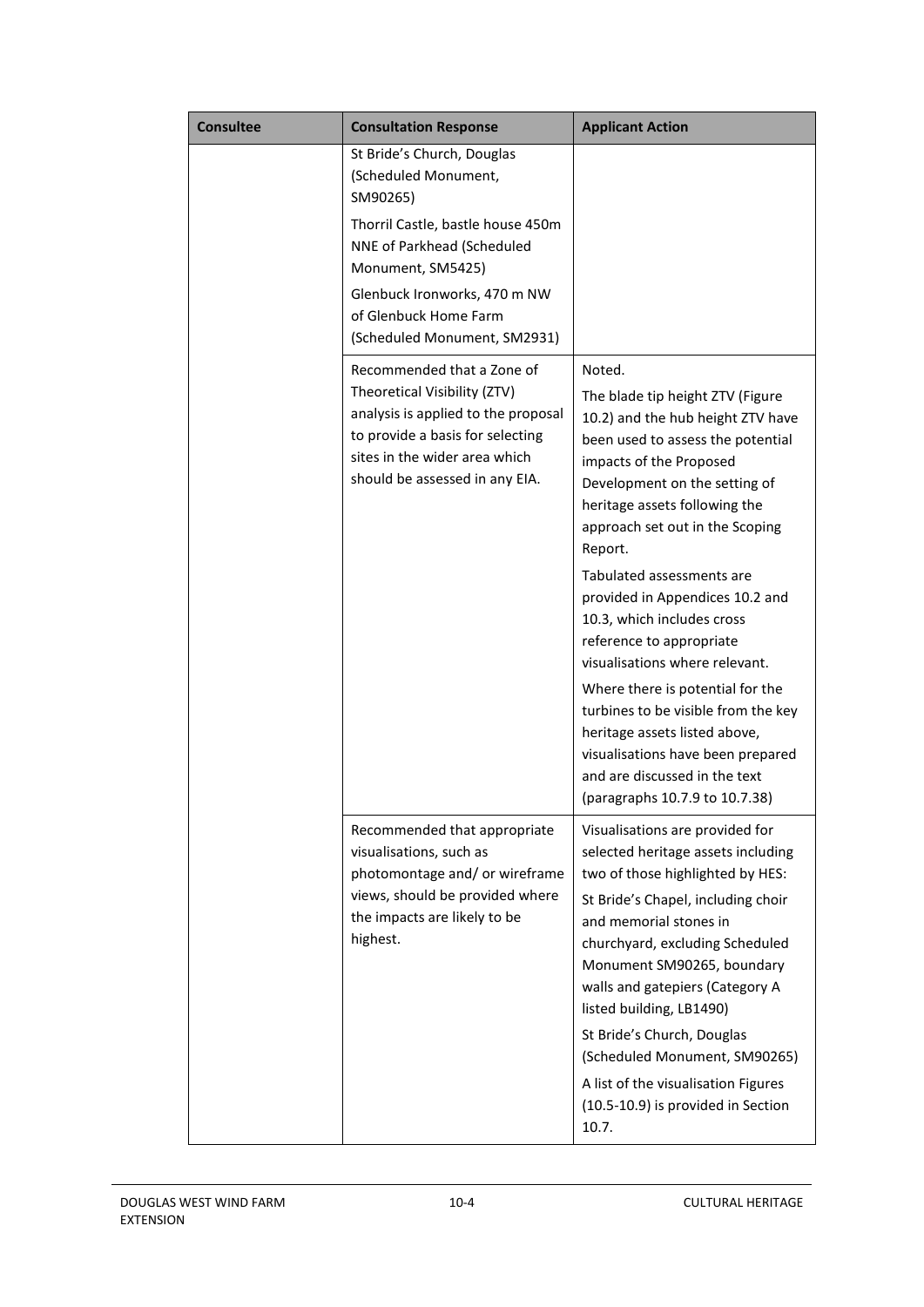| <b>Consultee</b>                                                       | <b>Consultation Response</b>                                                                                                                                                                                                                                                                                                                                  | <b>Applicant Action</b>                                                                                                                                                                                                                                                                                                             |
|------------------------------------------------------------------------|---------------------------------------------------------------------------------------------------------------------------------------------------------------------------------------------------------------------------------------------------------------------------------------------------------------------------------------------------------------|-------------------------------------------------------------------------------------------------------------------------------------------------------------------------------------------------------------------------------------------------------------------------------------------------------------------------------------|
|                                                                        |                                                                                                                                                                                                                                                                                                                                                               | Cross reference is also made to a<br>number of LVIA viewpoints, where<br>these coincide with heritage assets<br>and are informative of the visual<br>impact on their settings. These are<br>referenced where appropriate in<br>the tabulated assessments in<br>Appendices 10.2 and 10.3.                                            |
|                                                                        | Suggested that any cumulative<br>impacts resulting from this<br>development in combination with<br>other existing and proposed wind<br>farm developments within the<br>surrounding area should be<br>carefully considered.                                                                                                                                    | Noted.<br>Cumulative impacts are addressed<br>in the chapter (Section 10.10).                                                                                                                                                                                                                                                       |
| South Lanarkshire<br><b>Council Scoping</b><br>Opinion<br>(14/02/2019) | Expressed content with the<br>topics, methodology and<br>structure of the proposed EIA<br>Report.<br>Identified no concerns regarding<br>archaeology and cultural<br>heritage.                                                                                                                                                                                | Noted.<br>The assessment of effects on<br>cultural heritage follows the<br>methodology set out in the Scoping<br>Report (Chapter 7).<br>The assessment of effects on<br>setting follows the guidance<br>provided by HES (Managing Change<br>in the Historic Environment:<br>Setting' (2016)).                                       |
| East Ayrshire Council<br><b>Scoping Opinion</b><br>(08/01/2019)        | Agreed that three LVIA<br>viewpoints within East Ayrshire<br>VP 10 (Victory Park, Muirkirk); VP<br>14 (Nether Wellwood, A70); and<br>VP 15 (Cairn Table) are<br>appropriate viewpoints and<br>should provided proportionate<br>representation of the impact on<br>East Ayrshire.<br>Identified no concerns regarding<br>archaeology and cultural<br>heritage. | LVIA viewpoints VP 10 and VP 15<br>are representative of visibility from<br>heritage assets within the Outer<br>Study Area:<br>Muirkirk, remains of tar works,<br>mines and structures E of Garpel<br>Water (SM6640) and Cairn Table,<br>two cairns (SM4631) and are<br>referenced in the tabulated<br>assessment in Appendix 10.3. |

# <span id="page-6-0"></span>10.5 Assessment Methodology and Significance Criteria

# *Study Area*

10.5.1 Following the approach agreed through Scoping, the cultural heritage assessment has adopted the following three defined study areas: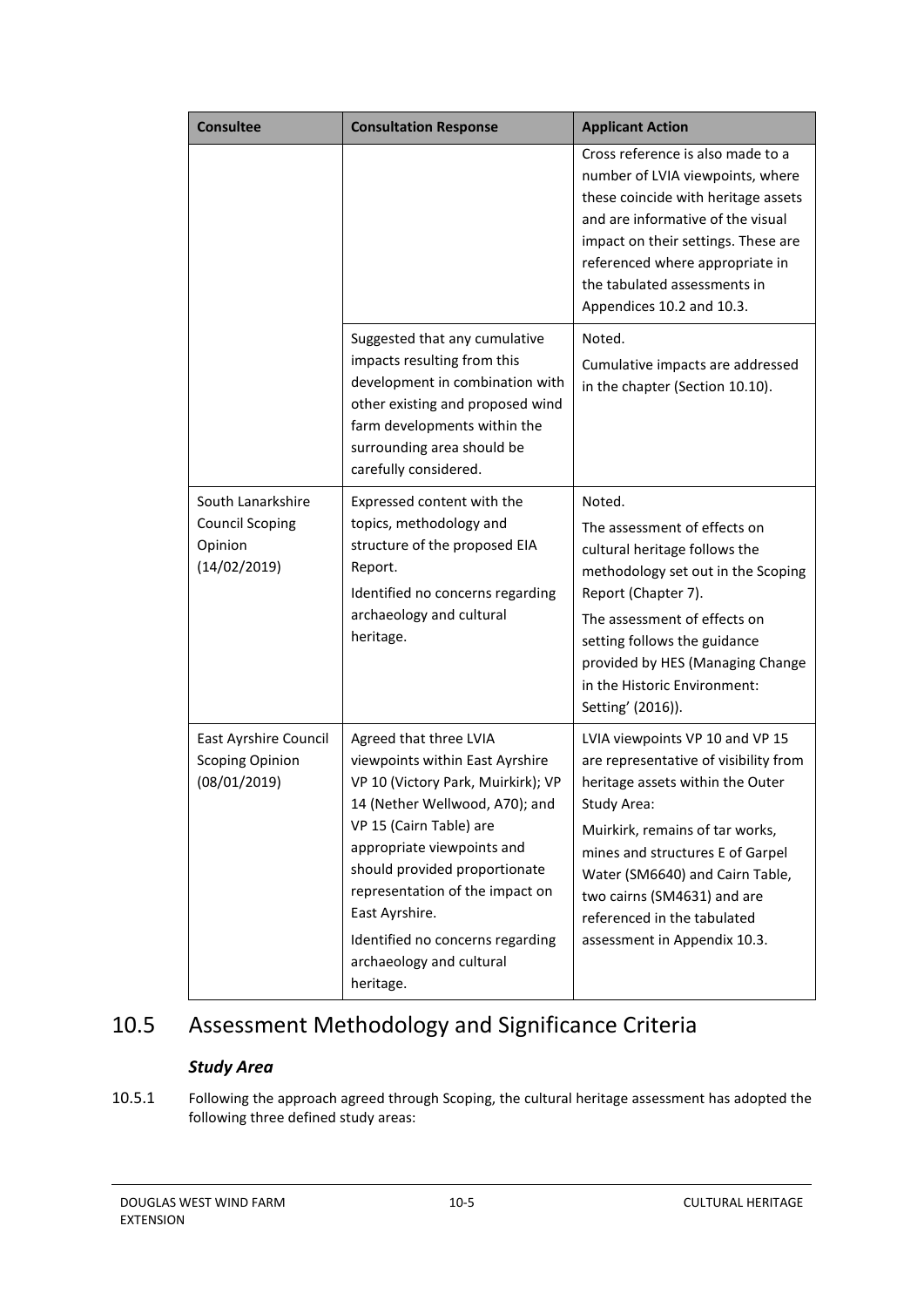- The 'Inner Study Area': extending 1 km from the outermost turbines of the Proposed Development, used to record all cultural heritage assets (designated and non-designated) identified during the desk-based assessment (DBA) (Appendix 10.1);
- The 'Middle Study Area': covering an area extending to 5 km from the outermost turbines of the Proposed Development, used to identify International, National and Regionally Important cultural heritage asset that could have their settings adversely affected by the Proposed Development. This includes Scheduled Monuments (SMs), Category A and Category B Listed Buildings, Conservation Areas and assets identified as Regionally or Nationally significant in the Council's Historic Environment Records (HER)<sup>[1](#page-7-0)</sup> (Appendix 10.2); and
- The 'Outer Study Area': an area extending to 15 km from the outermost turbines of the Proposed Development, within which Internationally and Nationally important assets have been assessed through assessment of the ZTV (Appendix 10.3).

# *Desk Study*

- 10.5.2 The following information sources were consulted as part of the desk-based assessment:
	- Historic Environment Scotland Spatial Data Warehouse (HES 2019a): provided up-to-date data on the locations and extents of Scheduled Monuments, Listed Buildings, Conservation Areas, Inventory status Garden and Designed Landscapes and Inventory status Historic Battlefields.
	- WoSAS Historic Environment Record (HER): a digital database extract was obtained from the HER for an area encompassing the Proposed Development Site and an area extending to 1 km from the site boundary, in order to inform the assessment of the archaeological potential of the Site.
	- The National Record for the Historic Environment (NRHE; Canmore) (HES 2019b): for any information additional to that contained in the HER.
	- Relevant bibliographic references were consulted to provide background and historic information.
	- Map Library of the National Library of Scotland: for Ordnance Survey maps and other historical map resources.
	- Historic Land-Use Assessment Data for Scotland (HLAMap) (HES 2019c): for information on the historic land use character of the Site and the surrounding area.

# *Site Visit*

- 10.5.3 No field survey has been carried out. The Proposed Development lies entirely within commercial forestry plantation and the proposed access routes utilise existing coal and timber haul roads. The only heritage assets identified by the desk-based study lie within the current forestry coupes and have been planted over by forestry.
- 10.5.4 The locations of all three identified heritage assets have been avoided by the Proposed Development.
- <span id="page-7-0"></span>1.1.1 1 Non-Statutory Register (NSR) sites were identified in some Local Authority areas through a project funded by Historic Scotland (now Historic Environment Scotland) in the 1980s aimed to identify sites that were potential candidates for Scheduling as be nationally important. In most cases, the designations have not been verified by further field inspections and Historic Environment Scotland does not rely solely, or mainly, on such designations when selecting sites for scheduling. Nevertheless, it is recognised that such designations in the HER denote potentially important archaeological sites and features and that they should be considered to be important assets. All NSR sites recorded in the HER have therefore been attributed a classification as being of Regional importance in accordance with the criteria set out in Table 10.2 and are assessed as such.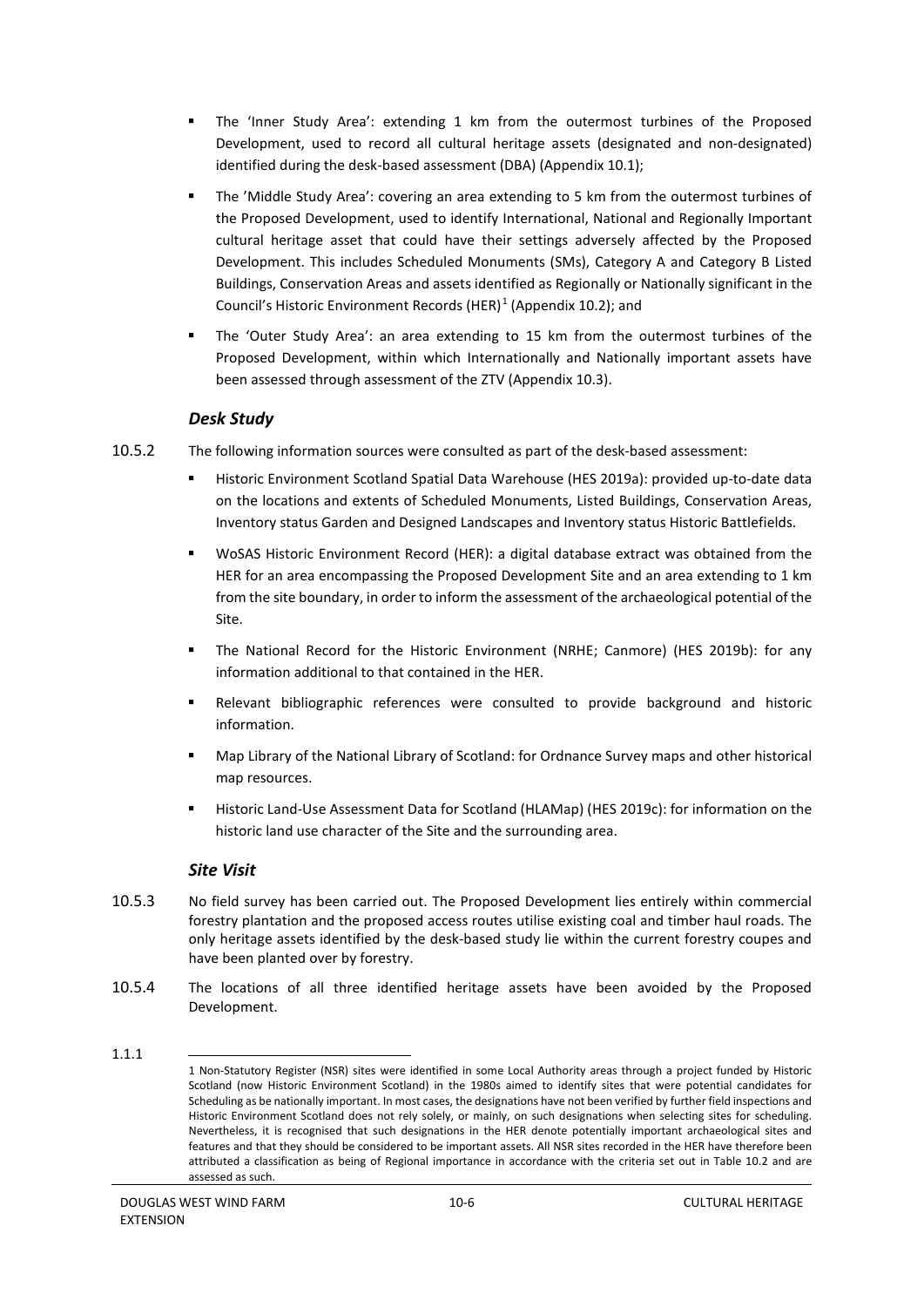# *Assessment of Potential Effect Significance*

## **Assigning Sensitivity to Heritage Assets**

10.5.5 The assessment of sensitivity to change of cultural heritage assets reflects the relative weight given to them in HESPS and SPP. Table 10.2 summarises the relative sensitivity of those heritage assets relevant to the Proposed Development.

| Sensitivity of<br><b>Heritage Asset</b> | <b>Asset Type</b>                                                                                                                |
|-----------------------------------------|----------------------------------------------------------------------------------------------------------------------------------|
| Very High                               | World Heritage Sites                                                                                                             |
| High                                    | Scheduled Monuments (and sites proposed for scheduling)                                                                          |
|                                         | <b>Category A Listed Buildings</b>                                                                                               |
|                                         | Gardens and Designed Landscapes (listed in the Inventory)                                                                        |
|                                         | Historic Battlefields (listed in the Inventory)                                                                                  |
|                                         | Some undesignated sites assessed as being of national importance                                                                 |
| Medium                                  | <b>Category B Listed Buildings</b>                                                                                               |
|                                         | <b>Conservation Areas</b>                                                                                                        |
|                                         | Some undesignated sites assessed as being of regional importance                                                                 |
| Low                                     | Some undesignated sites assessed as being of local importance                                                                    |
|                                         | <b>Category C Listed Buildings</b>                                                                                               |
|                                         | Unlisted buildings and townscapes with local (vernacular) characteristics                                                        |
| Negligible                              | Compromised sites already badly damaged, destroyed or those whose<br>historic value is too minor for inclusion in a higher class |

| Table 10.2 - Sensitivity of Heritage Assets |  |  |  |
|---------------------------------------------|--|--|--|
|---------------------------------------------|--|--|--|

### **Assessing Magnitude of Impact**

10.5.6 Criteria for assessing the magnitude of impact, which measures the degree of change to the baseline condition of an asset that would result from the Proposed Development, are presented in Table 10.3.

**Table 10.3 – Magnitude of Impact**

| <b>Magnitude</b>                                                                              | <b>Criteria</b>                                                                                                                                  |  |  |
|-----------------------------------------------------------------------------------------------|--------------------------------------------------------------------------------------------------------------------------------------------------|--|--|
| Major                                                                                         | Change to most or all key cultural heritage materials, such that the resource is<br>totally altered.                                             |  |  |
|                                                                                               | Comprehensive changes to setting such that the ability to appreciate and<br>understand the heritage asset is entirely compromised.               |  |  |
| Moderate                                                                                      | Changes to many key cultural heritage materials, such that the resource is clearly<br>modified.                                                  |  |  |
|                                                                                               | Considerable changes to setting that affect the character of the asset and<br>severely affect the ability to appreciate and understand the asset |  |  |
| Minor<br>Changes to key cultural heritage materials, such that the asset is slightly altered. |                                                                                                                                                  |  |  |
|                                                                                               | Slight changes to setting that will have a minor effect on the ability to appreciate<br>and understand the asset.                                |  |  |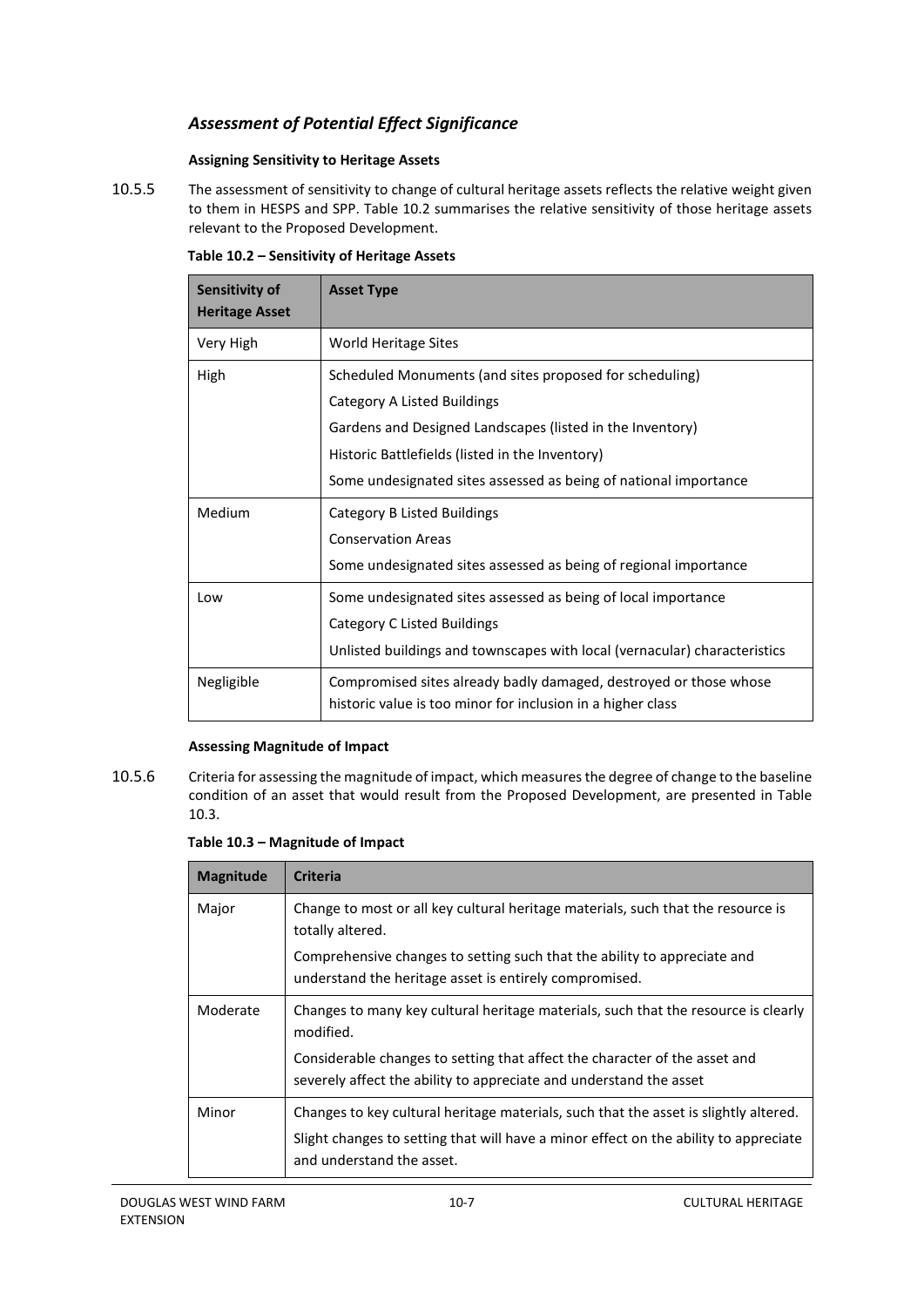| Magnitude  | <b>Criteria</b>                                               |
|------------|---------------------------------------------------------------|
| Negligible | Very minor changes to cultural heritage materials or setting. |
| No Change  | No Change to the fabric or setting of a heritage asset        |

#### **Criteria for Assessing the Significance of Effects**

10.5.7 The sensitivity of the asset (Table 10.2) and the magnitude of the predicted impact (Table 10.3) are used to inform the professional judgment of the potential significance of the effects. Table 10.4 summarises the criteria for assigning significance of effects.

|  | Sensitivity of | <b>Magnitude of Impact</b> |                  |                   |            |           |  |
|--|----------------|----------------------------|------------------|-------------------|------------|-----------|--|
|  | Asset          | Major                      | Moderate         | Minor             | Negligible | No Change |  |
|  | High/Very High | Major                      | Major            | Moderate<br>Minor |            | Neutral   |  |
|  | Medium         | Moderate                   | Moderate         | Minor             | Negligible | Neutral   |  |
|  | Low            | Minor                      | Negligible/Minor | Negligible        | Negligible | Neutral   |  |
|  | Negligible     | Minor                      | Negligible       | Negligible        | Negligible | Neutral   |  |

#### **Table 10.4 – Significance of Effects**

10.5.8 In the assessment that follows, Major and Moderate effects are considered to be 'significant' in the context of Electricity Works (Environmental Impact Assessment) (Scotland) Regulations 2017 (Electricity Works Regulations). Minor or Negligible and Neutral effects are considered to be 'not significant'.

#### **Assessment of Effects on Setting**

10.5.9 Historic Environment Scotland's guidance document, 'Managing Change in the Historic Environment: Setting' (HES 2016), notes that:

> *"Setting can be important to the way in which historic structures or places are understood, appreciated and experienced. It can often be integral to a historic asset's cultural significance."*

> *"Setting often extends beyond the property boundary or 'curtilage' of an individual historic asset into a broader landscape context".*

10.5.10 The guidance also advises that:

*"If proposed development is likely to affect the setting of a key historic asset, an objective written assessment should be prepared by the applicant to inform the decision-making process. The conclusions should take into account the significance of the asset and its setting and attempt to quantify the extent of any impact. The methodology and level of information should be tailored to the circumstances of each case".*

- 10.5.11 The guidance recommends that there are three stages in assessing the impact of a development on the setting of a historic asset or place:
	- Stage 1: identify the historic assets that might be affected by the proposed development;
	- Stage 2: define and analyse the setting by establishing how the surroundings contribute to the ways in which the historic asset or place is understood, appreciated and experienced; and,
	- Stage 3: evaluate the potential impact of the proposed changes on the setting, and the extent to which any negative impacts can be mitigated.
- 10.5.12 Following this approach, the assessment adopts a four stage approach:
	- Identification of the characteristics of the setting of the asset;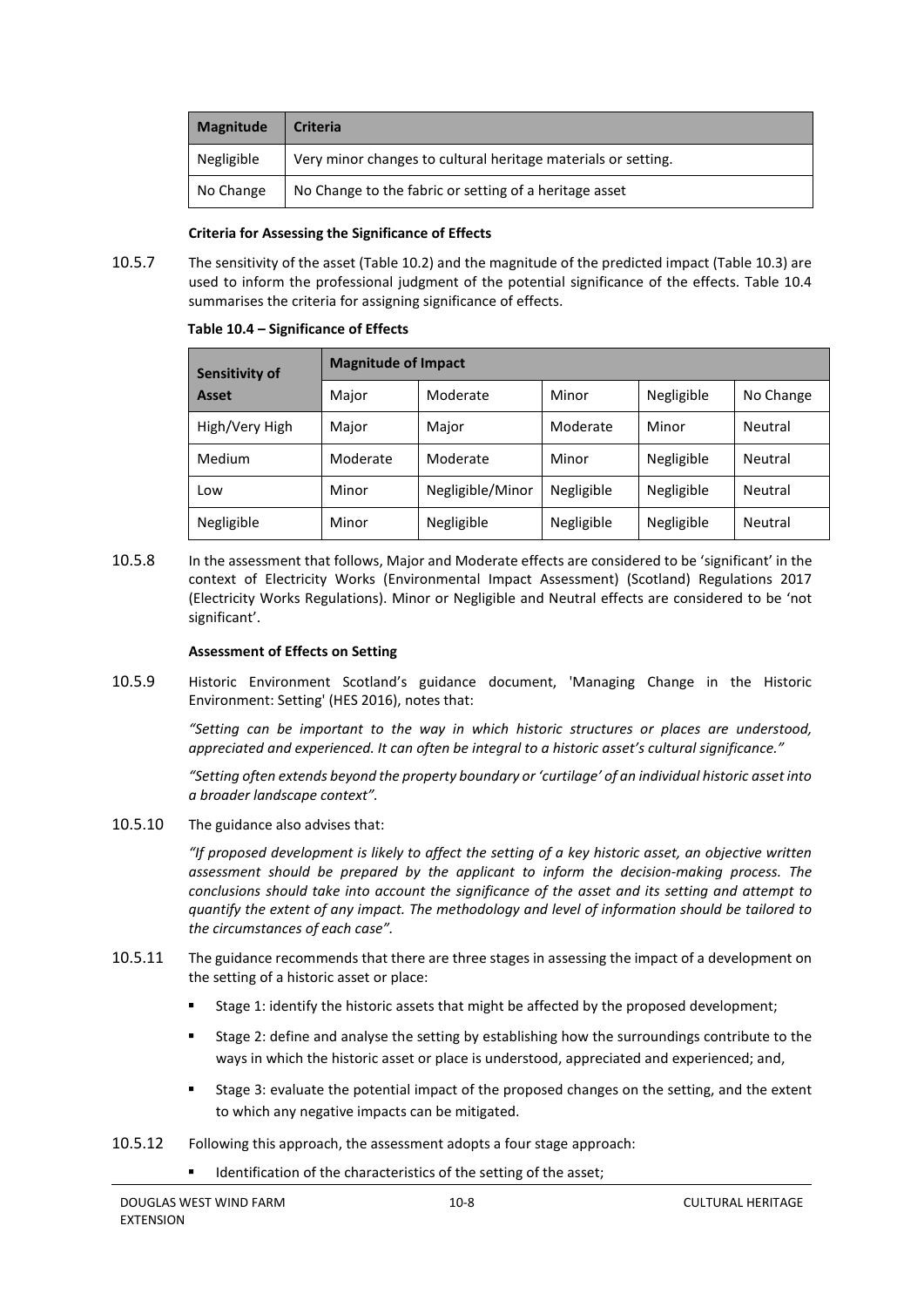- Assessment of the sensitivity of that setting;
- **IDENTIFICATE:** Identification of how the presence of the proposed wind farm would affect that setting (magnitude of impact); and,
- Assessment of the significance of the effect.
- 10.5.13 The turbine blade tip height ZTV for the Proposed Development was used to identify those heritage assets from which there would be theoretical visibility of one or more of the proposed wind turbines.
- 10.5.14 World Heritage Sites, Scheduled Monuments, nationally important heritage assets (as designated in the HER), Listed Buildings, Conservation Areas, Inventory status Gardens and Designed Landscapes and Inventory status Historic Battlefields, where present within the blade tip height ZTV are included in the assessment. These assets are included in the tabulated assessments in Appendices 10.2 and 10.3 and they are shown on Figures 10.2 and 10.3.
- 10.5.15 Where it has been determined that the setting of an asset is such that there is no potential for it to be affected by the presence of the Proposed Development (including all assets of negligible sensitivity), the asset has not been considered further. For the remaining assets, the magnitude of impact on the setting was assessed according to the thresholds in set out in Table 10.3.

## **Cumulative Assessment**

- 10.5.16 The assessment of cumulative effects on heritage assets is based upon consideration of the effects of the Proposed Development on the settings of assets with statutory designations and nonstatutory designations, in addition to the likely effects of other operational, under construction, consented and proposed (at the application stage) developments.
- 10.5.17 The assessment takes into account the relative scale (i.e. size and number of turbines) of the identified developments, their distance from the affected assets, and the potential degree of visibility of the various developments from the assets under consideration.

# *Requirements for Mitigation*

- 10.5.18 Planning Advice Note 1/2013: Environmental Impact Assessment (PAN1/2013) describes mitigation as a hierarchy of measures: prevention, reduction, compensatory (offset) measures. Prevention and reduction measures can be achieved through design, whilst compensatory measures can offset impacts that have not been prevented or reduced through design.
- 10.5.19 The emphasis in Planning Advice Note (PAN) 2/2011: Planning and Archaeology (PAN2) is for the preservation of important remains in situ where practicable and by record where preservation is not possible. The mitigation measures presented below (paragraph[s 10.8.1](#page-20-2) to [10.8.8\)](#page-21-2) therefore take into account this planning guidance and provide various options for protection or recording and ensuring that, where practical, surviving assets are preserved intact to retain the present historic elements of the landscape.

# *Assessment of Residual Effect Significance*

10.5.20 The assessment of the significance of residual effects takes into account the mitigation proposed and the effectiveness of that mitigation to avoid, reduce or offset the predicted effects. Where a predicted impact is avoided, through micrositing the Proposed Development to avoid the impact, this would result in no residual effect. Where an asset cannot be avoided but where the proposed mitigation would ensure that the affected asset is subject to an appropriate level of archaeological investigation and recording, resulting in its preservation by record, the significance of residual effect is accordingly reduced. Where an asset (usually one of little or no heritage importance and negligible sensitivity) is lost without any mitigation, the residual effect remains the same as the predicted effect; in all such cases the residual effect (major magnitude impact (Table 10.3) on an asset of negligible sensitivity (Table 10.2)) would be no more than minor adverse (not significant in EIA terms).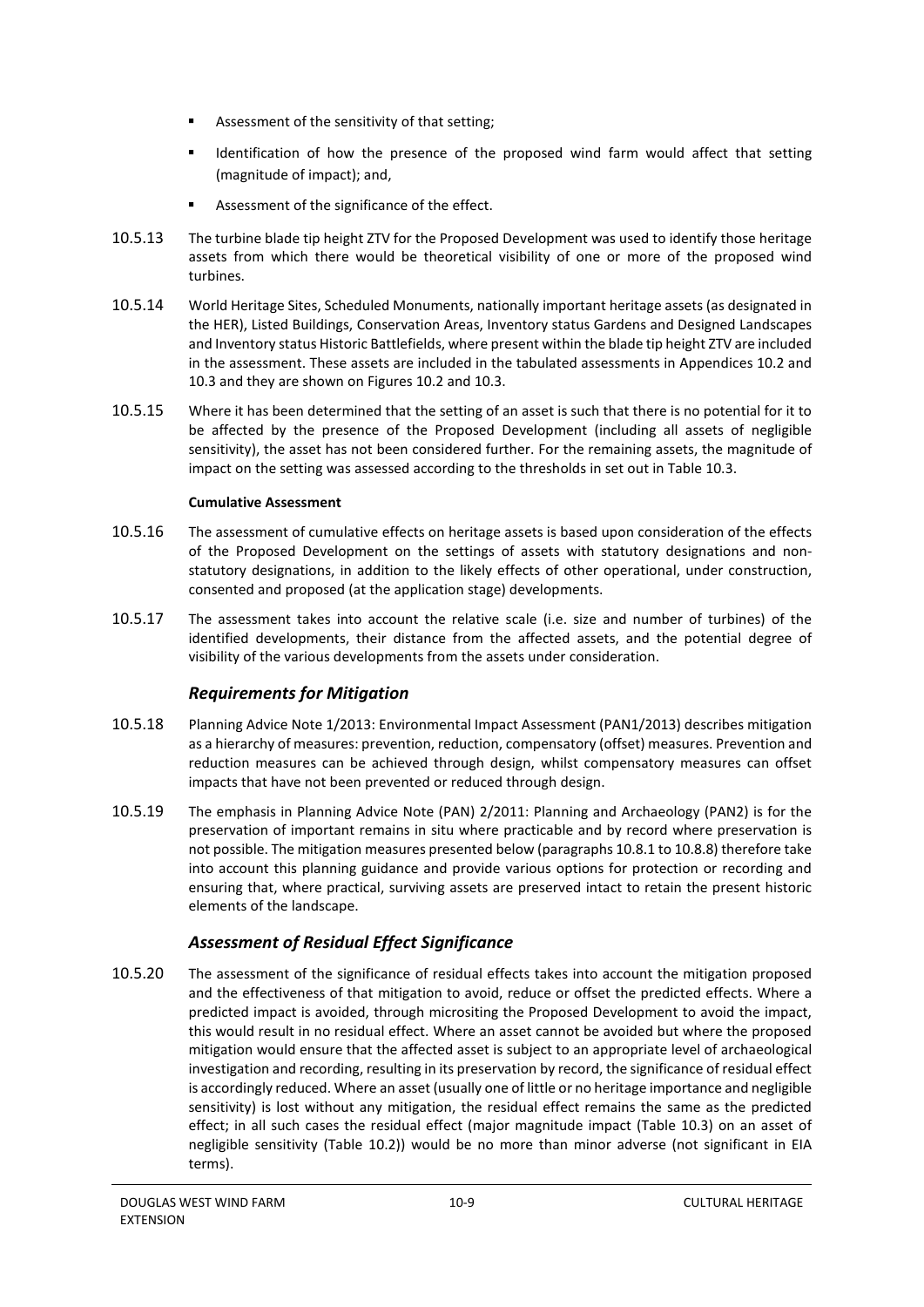## *Limitations to Assessment*

- 10.5.21 The assessment relies on the results of a desk-based assessment and uses data derived from the WoSAS HER and the NRHE. It is assumed that the data was up-to-date at the time it was acquired.
- 10.5.22 The desk-based assessment draws on evidence taken from historic maps and the grid co-ordinates attributed to those taken from Gen Roy's Military Survey of Scotland Map (1747-55) in particular are approximations only; based on a professional interpretation of topographic relationships derived from examination of the map.

# <span id="page-11-0"></span>10.6 Baseline Conditions

# *Heritage Assets within the Inner Study Area (Figure 10.1; Appendix 10.1)*

## **Prehistoric Period**

- 10.6.1 A circular enclosure (10142), 27.5 m in diameter, defined by a bank measuring 2.8 m in width and 0.4 m in height, and an internal ditch measuring 1.5 m in width, with a possible entrance in its east side, may be of prehistoric date. The enclosure is recorded in the HER as being probably of national importance. It lies within the forestry plantation on Arkney Hill and its remains have been planted over with commercial forestry.
- 10.6.2 It is unlikely that the remains have survived undisturbed within this commercial forestry environment and the enclosure is accordingly assessed to be of no more than regional heritage importance and medium sensitivity.
- 10.6.3 A possible prehistoric cairn (66516) was recorded as having been identified on an aerial photograph taken in 1946. However, the cairn lies within an area where evidence for post-medieval cultivation is also evident and it is possible that it could alternatively be related to post-medieval field clearance. In the absence of any definitive evidence as to its date or function, it is assessed as being of unknown heritage importance and unknown sensitivity.

### **Medieval/Post-medieval settlement**

- 10.6.4 Six named post-medieval farmsteads have been identified within the Inner Study Area by the deskbased assessment: 'Longhill' (17330); 'Erkney Hill' (DWE01); 'Stand Burn' (DWE03); 'Aller Burn' (DWE04); 'Brackenside' (DWE06); and, 'Brockley' (DWE07). Remains of a further probable farmstead (66514), which does not conform to any settlement mapped on Ordnance Survey maps or Roy's Military Survey map, are also recorded in the HER. This farmstead was identified from historic aerial photographs (1946) and traces of earthwork remains of possible structures are also visible on modern aerial photographs.
- 10.6.5 Five of these farmsteads are shown on Gen Roy's Military Survey of Scotland map (1747-55) and they are evidently of at least 18th century date; 'Brackenside' (DWE06) is the only one of the six not shown on Roy's map. 'Longhill' (17330) is shown on the Ordnance Survey 1st edition map (1864) but not on the 2nd edition map (1896). 'Stand Burn' (DWE03) is shown on Forrest's map (1816) but not on the Ordnance Survey 1st edition map (1864). A farmstead named as 'Alderburn' (which may be an alternative spelling for 'Aller Burn' (DWE04)) is shown on the Ordnance Survey 1st edition map (1864). 'Erkney Hill' (DWE01) is not shown on any maps other than Roy's. 'Brackenside' (DWE06) is the only one of the six named farmsteads of which any remains are visible on modern aerial photography but remains are also visible of a second, un-named, farmstead (66514).
- 10.6.6 As sites of historic farming settlement, these are all assessed as being of no more than local heritage importance and low sensitivity.

### **Sheepfolds/enclosures**

10.6.7 A roughly oval enclosure (17329/41262), recorded on the Ordnance Survey 1st edition map (1864), remains of which are visible on modern aerial photography, may be a large stock enclosure. Three other sheepfolds (58096, 58097 and 58098) are recorded in the HER. Two of these (58096 and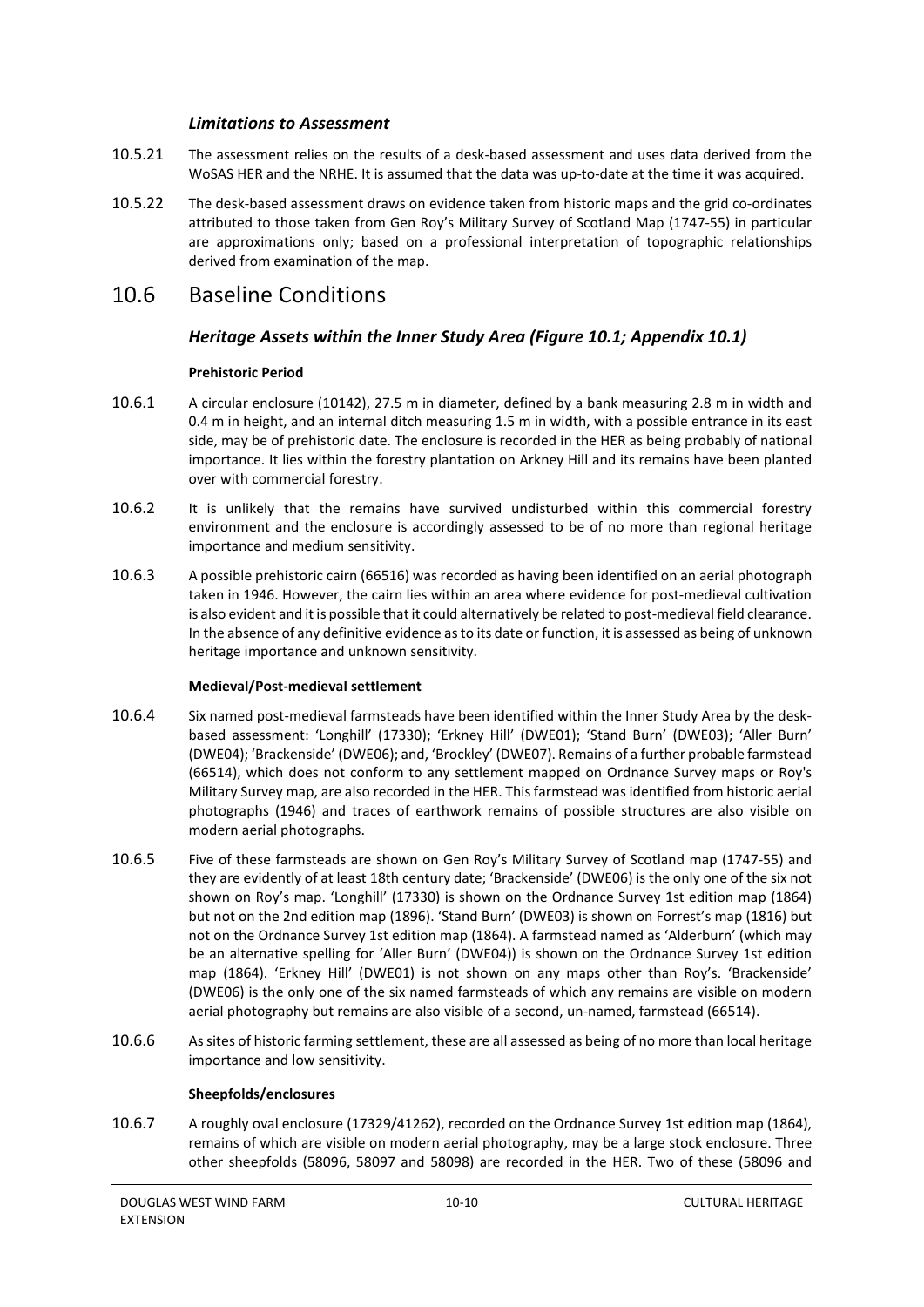58098) were identified as being shown on the Ordnance Survey 1st edition map (1864) and one (58097) as being identified on aerial photography. Two of these (58096 and 58097) are visible as surviving remains on modern aerial photography. A further sheepfold (DWE02) was identified by this study as being shown on the Ordnance Survey 1st edition (1864) map but not on the 2nd edition (1896). As minor relicts of 19th and 20th century stock management these are all assessed as being of little or no heritage importance and of negligible sensitivity.

## **Cultivation and Fields**

- 10.6.8 An extensive area of rig and furrow cultivation (DWE05) is visible, on the northwest side of the Aller Burn, on modern aerial photography. The cultivation, which covers an area of at least 50 ha roughly coincides with the 18th century farmsteads of 'Stand Burn' (DWE03) and 'Aller Burn' (DWE04) and comprises a number of plots or fields.
- 10.6.9 A further area of rig and furrow cultivation (66153), around 'Brackenside' farmstead (DWE06), is recorded in the HER as having been identified as visible on an aerial photograph taken in 1946; although no remains are visible on modern aerial photography.
- 10.6.10 As evidence of cultivation of probable 18th century date the rig and furrow remains are assessed as being of local heritage importance and low sensitivity.

### **Industrial Remains**

- 10.6.11 Two former mines (41009 and 41037) and a former terrace of miners housing (58095) no longer exist, having been lost to later 20th century opencast coal mining operations. The former mines are both shown on the Ordnance Survey 1st edition map (1864) while the former miners housing is shown first on the Ordnance Survey 2nd edition map (1896). Mining is also recorded on Roy's map (1747-55) where 'Cole Pits' are marked on the maps, to the northeast of 'Broakly' (Brockley), on the north bank of the Poniel Water.
- 10.6.12 There are no surviving remains of this historic mining and these sites are accordingly assessed as being of little or no heritage importance and of negligible sensitivity.

### **Miscellaneous Remains**

- 10.6.13 Three HER entries relate to cropmark sites (15765, 15766 and 15767) identified through desk-based assessment during previous studies but not subsequently located on the ground by field survey. These cropmarks, attributed to being possibly the result of differential vegetation growth are assessed as being of little or no heritage importance and of negligible sensitivity.
- 10.6.14 Remains of a former rifle range (58099), shown on the 1912 Ordnance Survey map and still visible as earthwork features on modern aerial photography is likely to represent a former military training facility and is assessed as being of local heritage importance and low sensitivity.
- 10.6.15 A cluster of at least 12 small circular features (66515) visible on the southern bank of the Poniel Water on an aerial photograph taken in 1946 are described in the HER as being either field clearance cairns associated with cultivation, or alternatively as possibly being collapsed bell-pits associated with early coal mining activities. In either case, as evidence of either former cultivation or mining, they are assessed as potentially being of local heritage importance and low sensitivity.

# *Historic Landscape Character*

10.6.16 The Proposed Development is located within a commercial forestry plantation (Cumberhead Forest). There are former opencast coal mines to the north and operational wind farms to the south. There are areas of rough grazing pasture to the south, east (restored opencast) and to the southeast. The rough grazing to the southeast, along the Aller Burn contains relict rig and furrow cultivation and the area has been settled since at least the mid 18th century; farmsteads and cultivation being shown on Gen Roy's Military Survey of Scotland map (1747-55). Roy's map also marks 'Cole Pits' north of the Poniel Water, showing that small scale coal mining was already being carried out in the area at that date.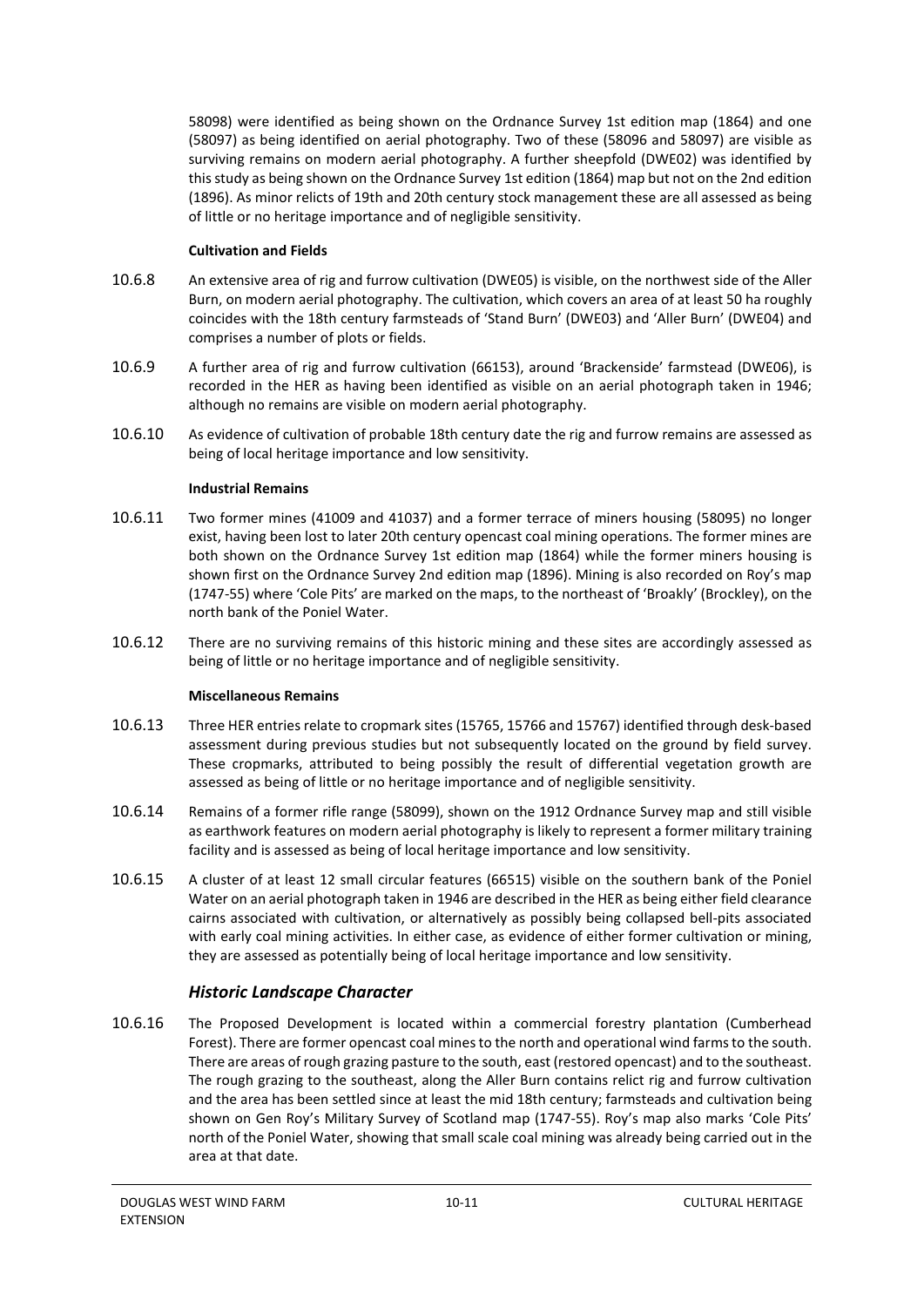- 10.6.17 The OSA records that "the lands are mostly laid out in sheep farms" (p77), arable farming being limited to the strath and the banks along the river (Douglas Water). The OSA also records that the parish "abounds in coal, which will be inexhaustible for many centuries" (p78). It also records that "coal is the principal fuel here" (p78); providing evidence that the seams were already being extensively worked at the end of the 18th century. Cotton spinning and weaving was also established in Douglas in the latter part of the18th century (p81). The OSA also records that "the old castle of Douglas was burnt by accident about 33 years ago" (i.e. ca 1860) (p 85). Finally, the OSA records that "Lord Douglas, upwards of 20 years ago (i.e. prior to 1773), planted about 300 acres: and within the last 10 or 11 years, above 800 acres more, with oaks, elms, beech, planes, ashes and firs of different kinds; which in a few years will have a fine effect to beautify and shelter this part of the country." (p78). The relics of the planting described in the OSA are presumably those recorded in HLAMap as the relict designed landscape around the old Douglas Castle. The NSA additionally records that, at the time of its compilation, "his Lordship [Lord Douglas] is carrying on these plantations on a large scale, [and] the aspect of the parish will be progressively improved for many years" (NSA p478).
- 10.6.18 Douglas Castle, a Category C Listed Building (LB1449) of which only a single round tower survives, was the inspiration for the 1831 novel 'Castle Dangerous' by Sir Walter Scott and was the former family seat of the British Prime Minister, Alec Douglas-Home.

# *Archaeological Potential*

- 10.6.19 The Proposed Development lies almost exclusively within the confines of the commercial forestry plantation (Cumberhead Forest), with access being gained from the east, along an existing coal haul road, and south (for timber removal only), along an existing timber haul road (Figure 10.1). There are only three known heritage assets within this forested area: an enclosure (10142) of possible prehistoric date; 'Erkney Hill' farmstead (DWE01), of probable 18th century date; and a sheepfold (DWE02) of late 19th century date. It is probable that forestry operations have had a detrimental impact on these recorded sites and that any remains do not survive in undisturbed condition.
- 10.6.20 Taking account of the current land-use, the potential for further archaeological discoveries within the Proposed Development site is assessed as being low or negligible.

# *Heritage Assets within 5 km of the Proposed Development (Figure 10.2; Appendix 10.2)*

- 10.6.21 There are two Scheduled Monuments (St Brides Church, Douglas (SM90265) and Glenbuck Ironworks, 470 m NW of Glenbuck Home Farm (SM2931)) within 5 km of the Proposed Development. In addition, there are two heritage assets in the HER given NSR attributes of Code V (probably of national importance). One of these (10142) is an enclosure of possible prehistoric date that has been subsumed within a forestry plantation and in all probability has not survived undamaged; the other (10061) is a rectangular earthwork, enclosed by a single ditch and outer bank with a possible entrance in the west side. The earthwork is of unknown date or function but lies close to an alleged Roman road.
- 10.6.22 There are two Category A Listed Buildings (St Brides Chapel (LB1490) and the Earl of Angus' Monument (LB1457)) within 5 km of the Proposed Development; both of which lie within the Conservations Area defining the historic medieval core of Douglas. There are also 15 Category B Listed Buildings within 5 km of the Proposed Development; five of which lie within the urban setting of Douglas. There are 18 Category C Listed Buildings within 5 km of the Proposed Development; 14 of which lie within the urban setting of Douglas. One of the Category C Listed Buildings is the standing remains of Douglas Castle (LB1449), a locally promoted visitor attraction.

# *Heritage Assets within 15 km of the Proposed Development (Figure 10.3; Appendix 10.3)*

10.6.23 Within 15 km of the Proposed Development there are 46 Scheduled Monuments, including two (St Bride's Church (SM90265) and Glenbuck Ironworks (SM2931)) that are within 5 km. New Lanark Mill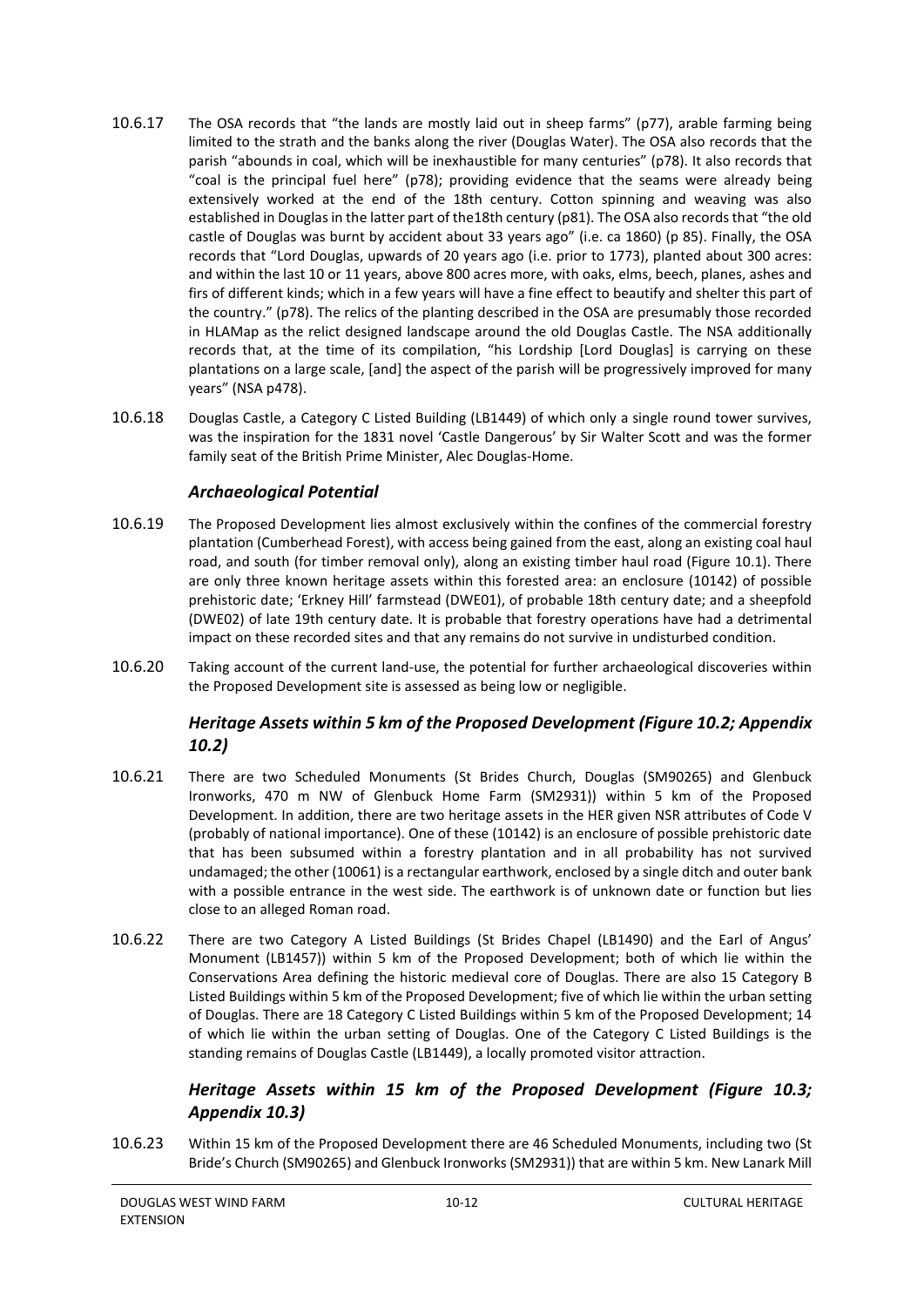Number four (SM12701) is also an integral part of the New Lanark World Heritage Site (WHS). Twenty-nine of the recorded Scheduled Monuments are of prehistoric date and include 15 ritual and funerary monuments and 14 classified as domestic and defensive monuments (settlement remains). Seven of the Scheduled Monuments are of probable medieval/early post-medieval date. Five of the Scheduled Monuments are industrial remains, of 18th/19th century date.

- 10.6.24 Within 15 km of the Proposed Development there are 38 Category A Listed Buildings, including the two described above within 5 km at Douglas. The majority of the Category A Listed Buildings lie within and are integral components of the New Lanark WHS.
- 10.6.25 New Lanark WHS is a restored 18th-century cotton mill village on the banks of the River Clyde. It was created as a cotton-spinning village in the late 18th to early 19th century and was transformed under the management of Robert Owen. Owen greatly improved the conditions, facilities and services for the workers and their families and his work at New Lanark influenced many 19th century social improvements including: progressive education; factory reform; more humane working practices; and, garden cities.

# <span id="page-14-0"></span>10.7 Potential Effects

# *Construction*

- 10.7.1 Any ground breaking activities associated with the construction of the Proposed Development (such as those required for turbine bases and crane hardstandings, access tracks, cable routes, compounds and borrow pits) have the potential to disturb or destroy heritage assets. Other construction activities, such as vehicle movements, soil and overburden storage and landscaping also have the potential to cause direct, permanent and irreversible impacts on heritage assets.
- 10.7.2 The Proposed Development layout has been designed to avoid impacts on heritage assets as far as possible (Figure 10.1) and none of the heritage assets identified by the desk-based assessment would be directly affected by construction works associated with the Proposed Development.
- 10.7.3 There is however some uncertainty regarding the location of one of the heritage assets identified through examination of historic maps. The location of 'Erkny Hill' farmstead (DWE01), as shown on Figure 10.1 is derived from examination of Gen Roy's Military Survey of Scotland Map and its placement on Figure 10.1 is based on a professional estimation only. There are no visible remains on modern aerial photographic imagery outwith the commercial forestry on Arkney Hill and no remains have been previously recorded on the open moorland that could represent the former farmstead. It is therefore probable that the farmstead occupied a location that is now subsumed within the commercial forestry and that any remains that may have survived the abandonment of the farmstead have been destroyed, or at least appreciably detrimentally affected, by forestry activities (drainage, ploughing and planting work). However, the possibility of some remains surviving cannot be entirely discounted.
- 10.7.4 Any surviving remains of 'Erkny Hill' farmstead are likely to be of no more than negligible sensitivity and any direct impact on those remains of no more than minor magnitude. Consequently, it is assessed that any direct impact on 'Erkny Hill' farmstead (DWE01) would be of **negligible** significance (**not significant** in EIA terms).

# *Operation*

- 10.7.5 The assessment of operational effects on the settings of heritage assets has been carried out with reference to the layout of the Proposed Development and locations of the cultural heritage assets, shown on Figures 10.2 and 10.3. The criteria detailed in Tables 10.2 to 10.4 have been used to assess the nature and magnitude of the predicted impacts and the resultant significance of the effects. The assessment is set out in tabulated form in Appendices 10.2 and 10.3.
- 10.7.6 Visualisations that inform the assessment are provided for selected assets as listed in Table 10.5 below. The selection of these is based on a combination of the advice from HES (see Table 10.1), their proximity to the Proposed Development and initial appraisal of the blade tip height ZTV. The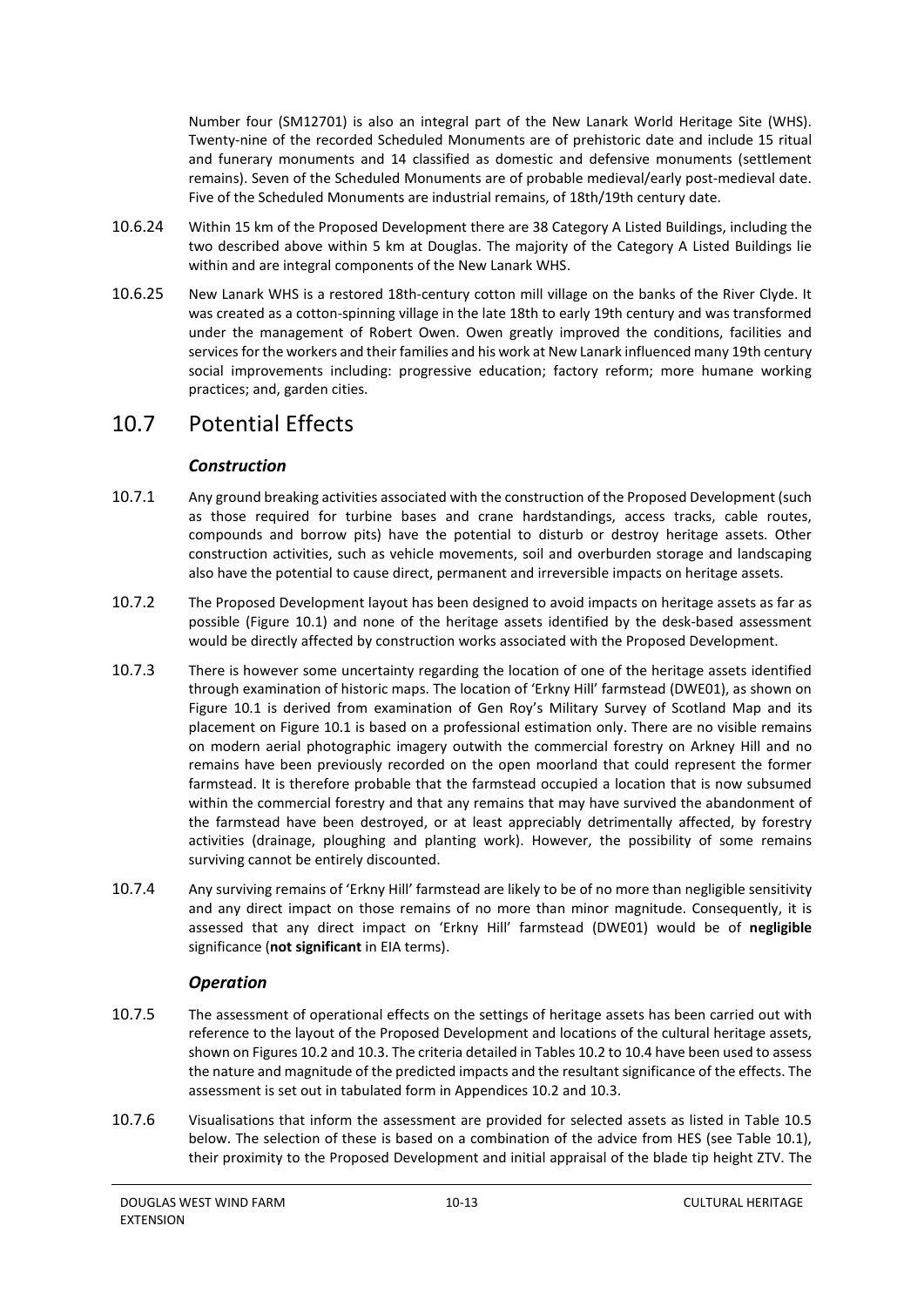wirelines include the operational and under-construction wind farms that constitute the present baseline and also include consented and proposed developments (where applicable) that are part of the potential cumulative baseline.

- 10.7.7 In addition to the specific cultural heritage visualisations listed in Table 10.5, a number of LVIA viewpoints coincide with the locations of heritage assets in the Outer Study Area. These have also been used to inform the assessments and the relevant viewpoints are also listed in Table 10.5, for ease of reference.
- 10.7.8 Reference to the supporting wireframe visualisations, and where relevant, the LVIA viewpoints is provided in the final column of Appendices 10.2 and 10.3.

| <b>Figure Ref.</b> | Figure Title - Site Name (& Ref No)                                                                                                                  |
|--------------------|------------------------------------------------------------------------------------------------------------------------------------------------------|
| Figure 10.5        | Douglas Village, Earl of Angus' Monument (LB1457)                                                                                                    |
| Figure 10.6        | St Bride's Chapel, including choir and memorial stones in churchyard, excluding<br>scheduled monument SM90265, boundary walls and gatepiers (LB1490) |
| Figure 10.7        | Douglas Parish Church (LB1456)                                                                                                                       |
| Figure 10.8        | Wildshaw Hill Cairn (SM4511)                                                                                                                         |
| LVIA VP 3          | Douglas Castle (LB1449)                                                                                                                              |
| LVIA VP 7          | Hyndford Bridge (LB13055)                                                                                                                            |
| LVIA VP 8          | Tinto Cairn, cairn on summit of Tinto Hill (SM4660)                                                                                                  |
| LVIA VP 10         | Victory Park Muirkirk (representative of Muirkirk, remains of tar works, mines<br>and structures E of Garpel Water (SM6640))                         |
| LVIA VP 11         | Cairn Kinny (SM4275)                                                                                                                                 |
| LVIA VP 13         | Auchensaugh Hill, cairn (SM4234)                                                                                                                     |
| LVIA VP 15         | Cairn Table, two cairns (SM4631)                                                                                                                     |
| LVIA VP 16         | Douglas (outskirts of Conservation Area)                                                                                                             |

#### **Table 10.5 – Cultural Heritage Visualisation Viewpoints**

#### **Inner Study Area**

- <span id="page-15-0"></span>10.7.9 There is one heritage asset (10142), an enclosure potentially of prehistoric date, recorded in the HER as being potentially of national importance, that lies within the Inner Study Area (Figure 10.1) and has a setting potentially sensitive to change.
- 10.7.10 The enclosure lies within and is planted over with commercial forestry. It is very unlikely that the archaeological integrity of the asset survives intact and it is not likely that the remains would meet the requirements for designation as a Scheduled Monument. It has therefore been assessed as being of no more than regional importance, but still of medium sensitivity. It is currently covered by and concealed within a commercial forestry plantation but nevertheless lies on a north facing slope close to a tributary of Shiel Burn. As the function (or indeed the date) of the enclosure is unknown it is difficult to identify what the important aspects of its setting might be; although its proximity to the watercourse and its north-facing aspect are evidently of some interest in that regard.
- 10.7.11 The closest of the proposed turbines (T10) would be located 835 m to the east of the enclosure but would not be visible from it due to the screening effects of the current forestry. The wind farm layout has been designed so as not to encroach closely upon the setting of the enclosure and the commercial forestry would be retained and managed under the Proposed Development Forest Plan (Chapter 16). The enclosure's association with the adjacent watercourse would not be affected by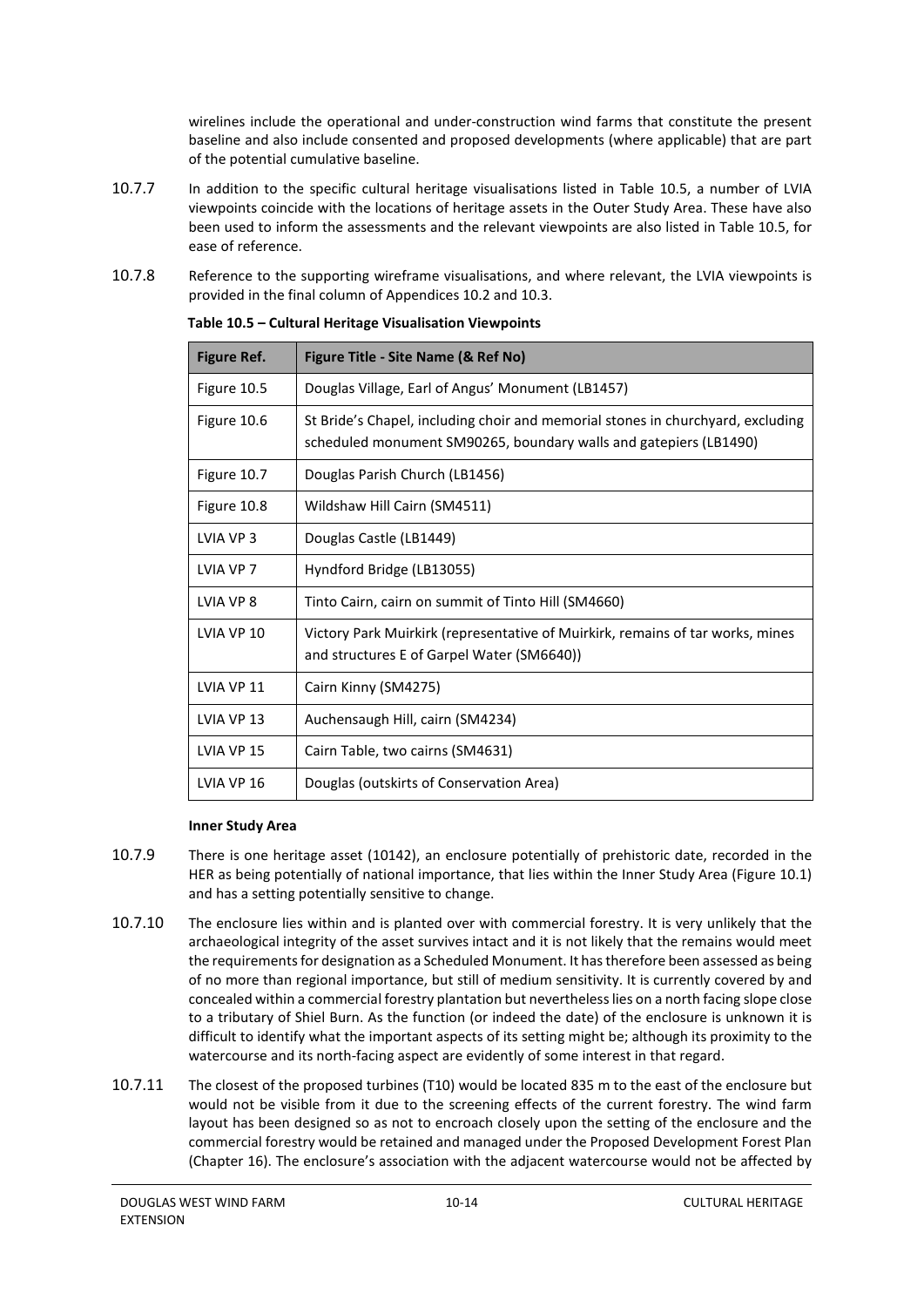the Proposed Development and the impact of the Proposed Development on the setting of the enclosure is assessed as being of no more than minor magnitude. For an asset of medium sensitivity, the resultant effect is assessed as being of **minor** significance (not significant in EIA terms).

### **Middle Study Area**

- 10.7.12 Within the Middle Study Area (Figure 10.2), there is a cluster of Listed Buildings and a Scheduled Monument within the Conservation Area at Douglas. Outside of Douglas there are a number of individual listed buildings, all of which have fairly localised settings. These include farmhouses and farmsteads, lodges and small residential houses, most of which lie in close proximity to the M74 and have enclosed or screened settings. Analysis of the blade tip height and hub height ZTVs predict that, in the absence of any screening from woodland trees, vegetation of built environment features there would be theoretical visibility of 10-13 turbines from all of the designated heritage assets with the Middle Study Area.
- 10.7.13 The tabulated assessment (Appendix 7.3) for each of those assets that lie outside of Douglas predicts an impact on their settings of no more than negligible magnitude, resulting in effects of **negligible** significance in each case (not significant in EIA terms).
- 10.7.14 Three heritage assets within Douglas (Earl of Angus' Monument (LB1457), St Bride's Chapel (LB1490) and St Bride's Church (SM90265)) were identified by HES as assets that should be specifically assessed for impacts on their settings. These assets lie within the Conservation Area at Douglas, which itself is a statutory designation and so warrants assessment. There is no visibility of the Proposed Development from Glenbuck Ironworks (SM2931), or its near vicinity (Figure 10.2), therefore the impact of the Proposed Development on its setting is not considered further.

#### *Douglas Village, Earl of Angus' Monument (LB1457)*

- 10.7.15 The Earl of Angus' Monument is a bronze statue of James, Earl of Angus, mounted on a plinth and commemorates the 200th anniversary of the raising of the Cameronian regiment by the Earl. It is set within a small formal park, bounded on the northwest side by a small copse of woodland and to the south and east by housing. There is an open aspect to the north from the park, over sports fields to the Douglas Water valley. The monument is a Category A Listed Building and is an asset of high sensitivity; although the important aspect of its setting is its place within a small park on the outskirts of Douglas and its open association with the Douglas Water valley to the north.
- 10.7.16 A photo-wireline visualisation (Figure 10.5) shows that significant screening of the Proposed Development is provided by the copse of woodland bounding the northwest side of the park, and the Long Plantation which lies beyond. The nearest turbine (T13) would be 2.4 km distant, screened by a combination of the copse of woodland, the near horizon and the Long Plantation on the far side of the Douglas Water valley. The Hagshaw Hill Wind Farm is an existing feature in wider views from this locality.
- 10.7.17 The Proposed Development would introduce additional turbines into the surrounding landscape but they would not intrude into the localised enclosed park setting of the monument. The open vista to the north, looking out onto the Douglas Water would not be affected and the impact on the monument's setting is assessed as being of no more than negligible magnitude, resulting in an effect of **negligible** significance (not significant in EIA terms).

### *St Bride's Chapel (LB1490) and St Bride's Church (SM90265)*

10.7.18 St Bride's Chapel (LB1490) is a single storey, late 13th or 14th century Gothic church and a Category A Listed Building. It stands on the same site as and directly adjoining the remains of St Bride's Church (SM90265), a medieval church closely associated with the Douglas family and a Scheduled Monument. Both are set within an extensive surrounding burial ground which may contain burials from the earliest (12th century) period of the church's history. The close association with the Douglas family means that the chapel, church and burial ground have an associative link with Douglas Castle (LB1449), remains of which stand in the Douglas water valley around 1 km to the northeast; although the two sites are no longer intervisible due to the presence of intervening later buildings and woodland. The burial ground is enclosed by historic townscape buildings to the west,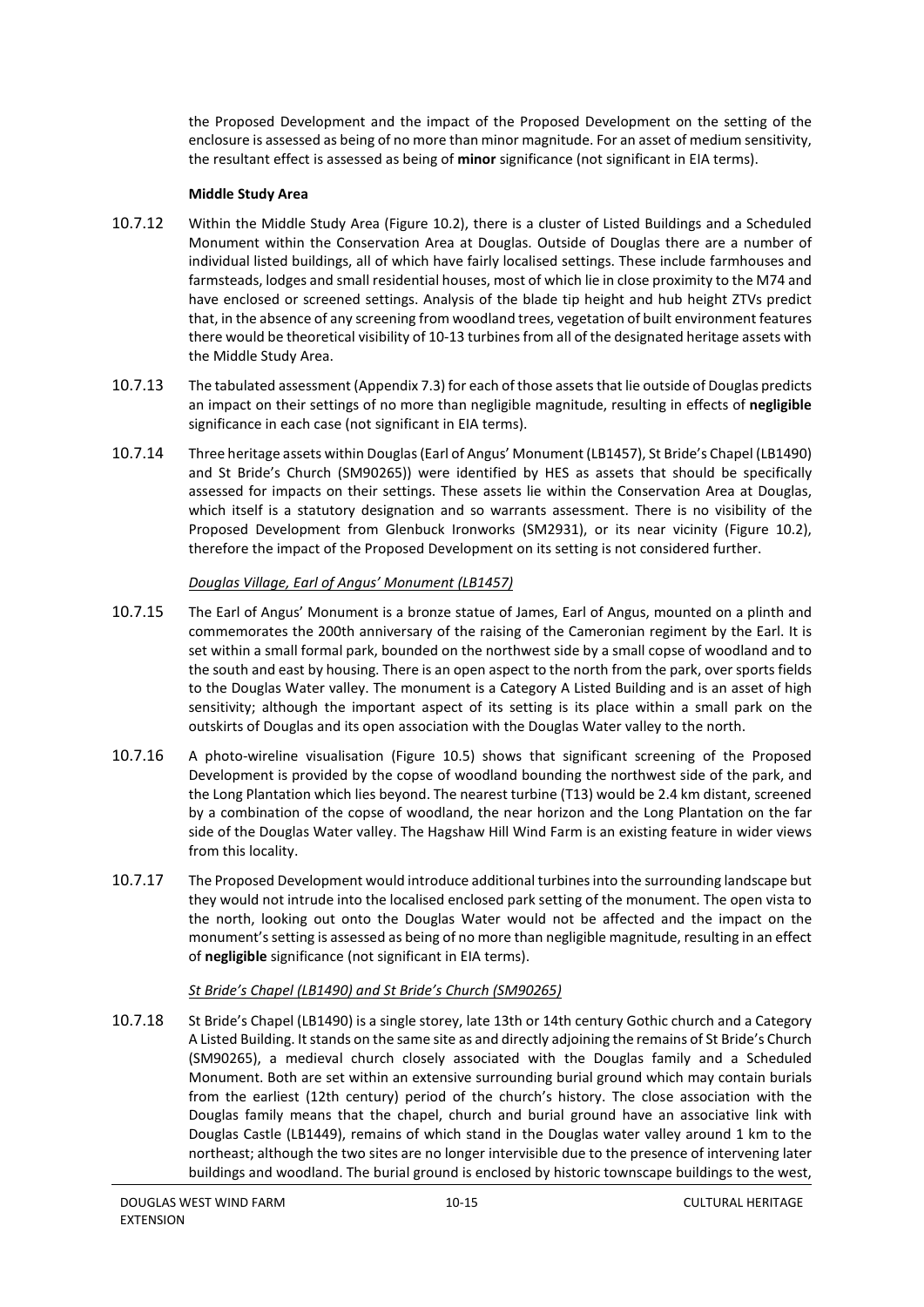south and east; there is an open aspect to the north, over sports fields to the Douglas Water valley. Apart from the tip of the bell tower, the chapel does not have a pronounced visible presence in views in and around the town and, as such its setting is both secluded and localised.

- 10.7.19 Figure 10.6 provides a photo-wireline visualisation showing the screening effect of the trees within and around the periphery of the burial ground and the buildings along its western boundary. In the absence of the landscape screening within the burial ground, the Proposed Development would be visible to the west above and beyond the Long Plantation. The nearest turbine within the Proposed Development (T13) would be 2.5 km distant, partly screened by a combination of the mature vegetation within the burial ground, the near horizon and the Long Plantation on the far side of the Douglas Water valley. Hagshaw Hill Wind Farm is an existing feature of that view, albeit at greater distance than the Proposed Development and more screened from view. LVIA VP 16 provides a photomontage of the more open views from outside and to the north of the burial ground.
- 10.7.20 The Proposed Development would introduce additional turbines into the surrounding landscape beyond the immediate Douglas Water valley but they would not intrude appreciably onto the localised setting of the chapel and church. The open vista to the north from the burial ground, looking out onto the Douglas Water would be retained although some turbines would be visible above and beyond the horizon on the far side of the valley. Taking account of the screening provided by trees and historic buildings around the burial ground, the impact on the setting of the chapel and church is assessed as being of no more than minor magnitude. For an asset of high sensitivity, the resultant effect is assessed as being of **moderate** significance (significant in EIA terms) but not to an extent that the cultural significance of the monument or the special interest of the chapel would be compromised.

### *Douglas Conservation Area*

- 10.7.21 The Conservation Area at Douglas covers the historic core of the village to the north of the A70 Ayr Road and includes a few properties to the south side of that modern main road through the town. The Conservation Area is defined by an organic street pattern, with numerous streets and closes running at varying angles to both Main Street and Ayr Road. The village has strong historical connections with the Douglas family and has its roots in the medieval period, although most of the current buildings are of 18th or 19th century date. Notable buildings include St Bride's chapel and former church, at the north end of the Conservation Area, and the later, 18th century, Parish Church, which was altered and added to in the course of the 19th century. The Parish Church occupies an elevated prominent position at the east side of the Conservation Area overlooking the earlier church site below and to the west. The streets within the Conservation Area are mostly narrow and views through the historic core are consequently constrained. From the elevated viewpoints along Ayr Road views across the Conservation Area extend to include the Douglas Water valley beyond the town. Hagshaw Hill Wind Farm is visible on the hill side to the west of the village.
- 10.7.22 Figure 10.7 provides a wireline view from Douglas Parish Church and LVIA VP 16 provides a photomontage of the view of the Proposed Development from Crabtree Street on the northern edge of the Conservation Area. These show that from the higher elevation around the Parish Church all 13 turbines would be visible at hub height on and beyond the skyline in the view to the northwest. Hagshaw Hill Wind Farm is an existing feature of that view and is also visible along the skyline. The nearest turbine within the Proposed Development to that viewpoint (T13) would be 2.6 km distant. LVIA VP 16 shows the relationship between the Proposed Development and the existing Hagshaw Hill Wind Farm, viewed from the lower part of the Conservation Area around its north edge. These locations are two of the few locations within the Conservation Area where clear views towards the Proposed Development can be obtained. From the majority of the Conservation Area there are limited views outwards and of the wider landscape to the west.
- 10.7.23 The Proposed Development would introduce turbines into the surrounding landscape but they would not intrude appreciably into the views through and around the Conservation Area. The presence of the Proposed Development in views across the Conservation Area from the higher ground along Ayr Road would include the Proposed Development but the proposed turbines would be visually separated from views of the townscape by the topography of the broad valley landscape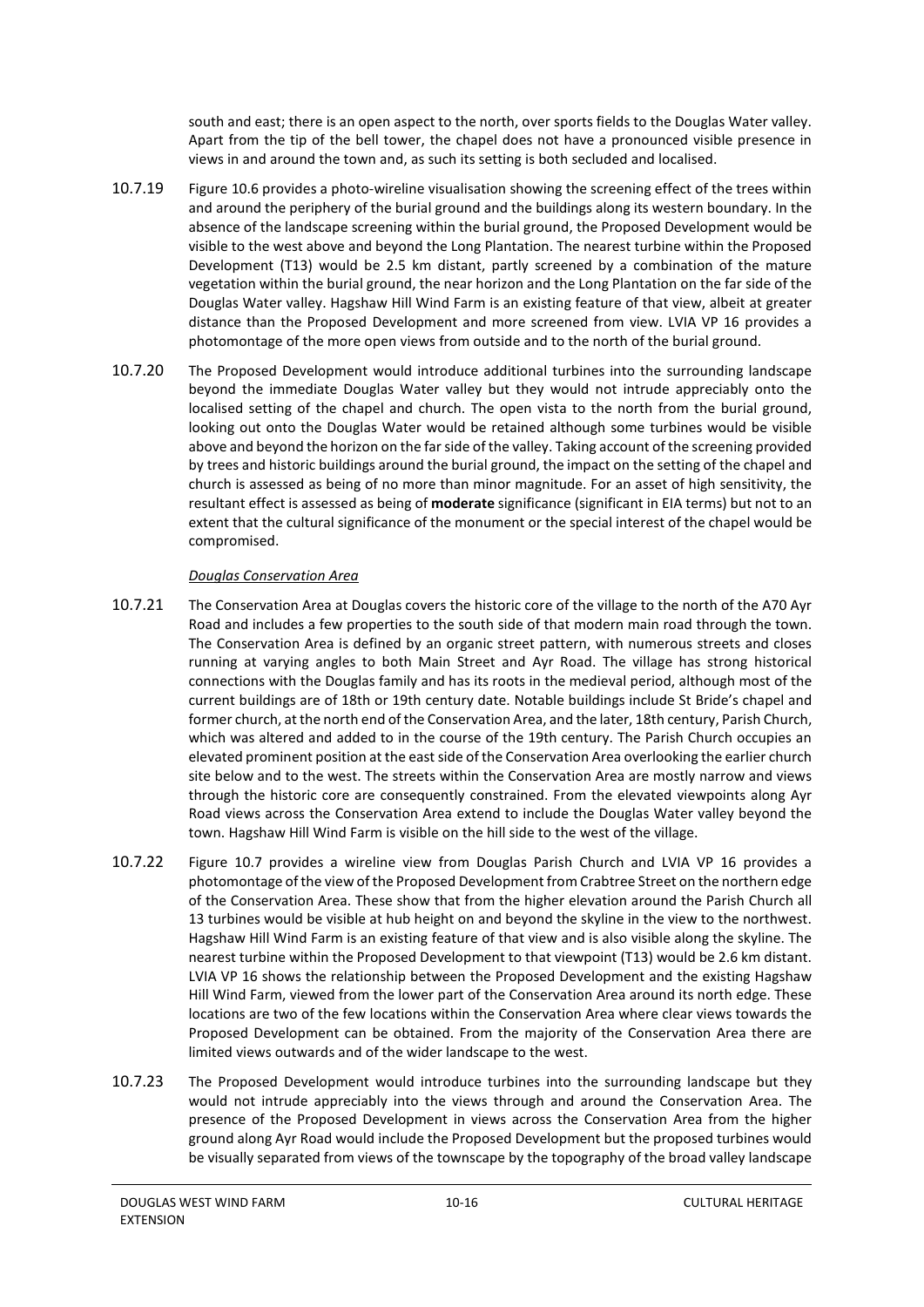and the tree lined hillside beyond. Taking account of the variability of the views in, around and through the historic townscape, the impact on the character and setting of Douglas Conservation Area is assessed as being of no more than minor magnitude. For an asset of medium sensitivity, the resultant effect is assessed as being of **minor** significance (not significant in EIA terms); in particular, the intrinsic character of the Conservation Area would not be compromised.

## *Douglas Castle (LB1449)*

- 10.7.24 All that remains of the 17<sup>th</sup> century Douglas Castle, demolished in 1938 due to adverse effects from mining subsidence, is a ruined corner tower. The tower stands on a prominent rise in the valley, to the south of the river, from where there are long views southwest and northeast along the Douglas Water valley. Sir Walter Scott used the location and early history of Castle Douglas as the inspiration for his 1831 novel 'Castle Dangerous' and the castle is still sometimes referred to by this alternative name. The castle is also renowned as being the former family seat of the British Prime Minister, Alec Douglas-Home (Douglas Archive website). The Castle also has strong historical association with medieval township at Douglas to the southwest and is surrounded by the remnants of its former designed landscape and various associated features (such the walled garden on the north side of the Douglas Water and the curling pond and lakes on the south side of the river). Some parkland trees and copses of woodland also survive and the setting retains something of its former agricultural parkland character.
- 10.7.25 LVIA VP 3 provides a photomontage of the view of the Proposed Development from Douglas Castle and shows that the Proposed Development is partially screened by the existing forestry of the Long Plantation and the topography of the rising ground west of the Douglas Water. The existing Hagshaw Hill Wind Farm is an existing feature of that view, further to the south west on the hillside beyond the Long Plantation.
- 10.7.26 The Proposed Development would introduce additional turbines into the surrounding landscape but they would not intrude into the localised former designed landscape setting of the Castle. The open vista to the northeast and southwest along the Douglas water valley would be retained and the deciduous woodland of the Long Plantation would provide some screening of the towers of the nearest turbines and the hubs of some of those further behind the skyline. The impact on the Castle's setting is assessed as being of minor magnitude, resulting in an effect of **negligible** significance (not significant in EIA terms) and not to an extent that the cultural significance of the monument or the special interest of the remains of the Castle would be compromised.

# **Outer Study Area**

- 10.7.27 Within the outer study area there are several Bronze Age burial cairns that occupy prominent hill top positions from where there are wide ranging and commanding views. Many of these share intervisibility and they all appear to have views of the most prominent landmark burial cairn on the summit of Tinto Hill. For most of these monuments the Proposed Development would not lie in direct line of sight between intervisible cairns and the views of Tinto Hill from the individual cairns would not be interrupted. As such, the key aspect of their settings would be unaffected. The cairns would also retain their individual prominence in the surrounding landscape and views of the cairns from the wider surroundings would not be compromised by the Proposed Development. Visualisations are provided from several of these, which show the visibility of the Proposed Development in views from the cairns:
	- Auchensaugh Hill, cairn (SM4234), the closest to the Proposed Development, lies 6.3 km to the southeast and is represented by the photomontage in LVIA VP 13. The wireline accompanying the photomontage indicates that all 13 turbines would be visible at hub height.
	- Wildshaw Hill Cairn (SM4511) is 9 km to the east southeast of the Proposed Development and is represented by a wireline on Figure 10.8. The wireline indicates that 11 turbines would be visible at hub height and a further two at tip height.
- 10.7.28 These two cairns share intervisibility and views to Tinto Hill Cairn (SM4660), but in both cases that intervisibility and view to Tinto Hill would be unaffected by the Proposed Development. Although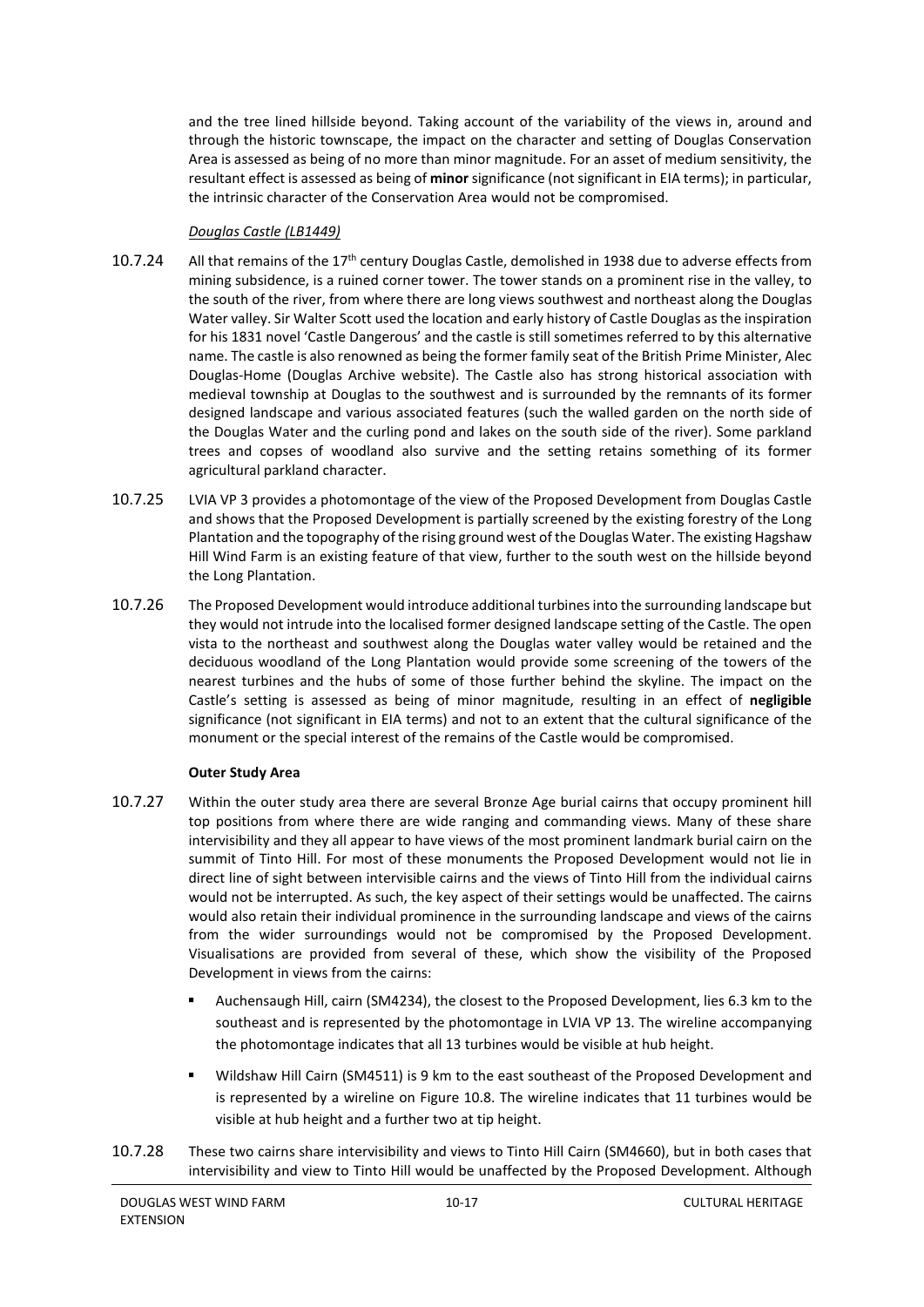the Proposed Development would be visible from these two cairns, its introduction into the wider landscape would not detract from the appreciation and understanding of the siting of the cairns or their associative interrelationships. The Proposed Development would not detract from the cultural significance of the monuments and their visual prominence in the landscape would be retained.

- 10.7.29 Taking the above factors into account, it is assessed that the presence of the Proposed Development in the surrounding landscape would have a negligible impact on the settings of the burial cairns. For assets of high sensitivity, the resultant effects are assessed as being of **minor** significance (not significant in EIA terms).
- 10.7.30 Two other hilltop cairns lie at even greater distance from the Proposed Development and share intervisibility and have views to Tinto Hill.
	- Cairn Kinny (SM4275) is 9.9 km to the south southwest of the Proposed Development and is represented by the photomontage in LVIA VP 11. The wireline accompanying the photomontage indicates that 12 turbines would be visible at hub height and a further one at tip height.
	- Cairn Table, two cairns (SM4631) is 9.8 km to the southwest of the Proposed Development and is represented by the photomontage in LVIA VP 15. The wireline accompanying the photomontage indicates that nine turbines would be visible at hub height and a further four at tip height.
- 10.7.31 In both cases the shared intervisibility and view to Tinto Hill would be unaffected by the Proposed Development. Although the Proposed Development would be visible from these two cairns, its introduction into the wider landscape would not detract from the appreciation and understanding of the siting of the cairns or their associative interrelationships. The Proposed Development would not detract from the cultural significance of the monuments and their visual prominence in the landscape would be retained.
- 10.7.32 Taking the above factors into account, it is assessed that the presence of the Proposed Development in the surrounding landscape would have a negligible impact on the settings of the burial cairns. For assets of high sensitivity, the resultant effects are assessed as being of **minor** significance (not significant in EIA terms).

### **Tinto Cairn, cairn on summit of Tinto Hill (SM4660)**

- 10.7.33 The cairn on the summit of Tinto Hill (SM4660) is 13.9 km to the east northeast of the Proposed Development and is represented by the photomontage in LVIA VP 8. It has wide ranging views in all directions and is a prominent local landmark, visible from miles around when travelling through the landscape. The photomontage shows that all 13 turbines would be visible in the view to the west.
- 10.7.34 Although the Proposed Development would be visible from the cairn on Tinto Hill, its introduction into the wider landscape would not detract from the appreciation and understanding of the siting of the cairn or its wide raging prominence in the landscape. The Proposed Development would not detract in any way from the cultural significance of the monument.
- 10.7.35 Taking the above factors into account, it is assessed that the presence of the Proposed Development in the surrounding landscape would have a negligible impact on the setting of Tinto Hill Cairn. For an asset of high sensitivity, the resultant effect is assessed as being of **minor** significance (not significant in EIA terms)

#### **New Lanark World Heritage Site**

10.7.36 New Lanark WHS lies 11 km to the northeast of the Proposed Development. The blade tip height ZTV indicates that, in the absence of any screening provided by intervening woodland, the Proposed Development would be theoretically visible from very limited elevated parts around the periphery of the WHS boundary; at its northeast and southwest edges, but importantly not from New Lanark village itself. From the core area there would be no visibility of the Proposed Development and from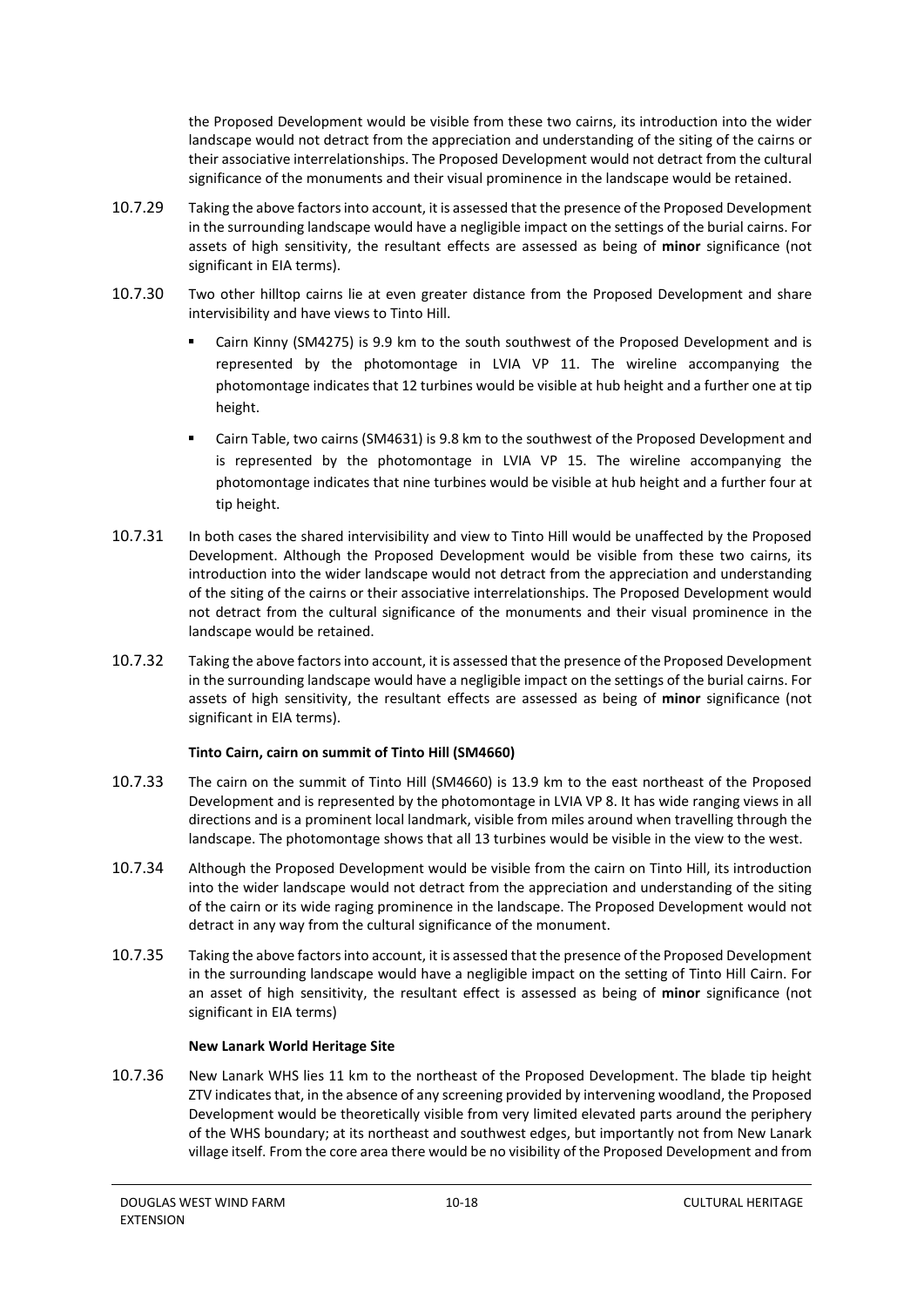none of Category A Listed Buildings at the heart of the WHS would there be any visibility of the Proposed Development.

- 10.7.37 There would, in the absence of any screening provided by intervening woodland, be some limited visibility from parts of the wider Falls of Clyde GDL. However, in practice, the woodland character of the GDL and the landscape within which the WHS lies would screen out any visibility of the Proposed Development. Even in the event that the Proposed Development was visible from the outer parts of the WHS boundary, at over 11 km distant, the presence of the turbines in the wider landscape would not detract from the cultural significance of the WHS or GDL and their unique character would be unaffected by the Proposed Development.
- <span id="page-20-1"></span>10.7.38 Taking the above factors into account, it is assessed that the presence of the Proposed Development in the wider surrounding landscape of the New Lanark WHS would have a no more than negligible impact on its setting. For an asset of very high sensitivity, the resultant effect is assessed as being of **minor** significance (not significant in EIA terms).

# *Decommissioning*

- 10.7.39 Any ground breaking activities, or other activities, such as vehicle movements, soil and overburden storage and landscaping, associated with the decommissioning of the Proposed Development have the potential to cause direct, permanent and irreversible impacts on the cultural heritage. The likelihood of direct impacts is similar to that expected during the construction phase but likely to be less significant presuming that the built infrastructure is used to facilitate decommissioning and removal of the components.
- 10.7.40 There are no known, previously recorded and identified assets likely to receive a direct effect arising from decommissioning of the Proposed Development. Therefore, the effects from decommissioning the Proposed Development would be of **negligible** significance (**not significant** in EIA terms).

# <span id="page-20-0"></span>10.8 Mitigation

- <span id="page-20-2"></span>10.8.1 Whilst likely to be limited in this case, the scope of any required archaeological works: post-felling surveys; watching brief(s), etc would be developed in consultation with (and subject to the agreement of) WoSAS acting on behalf of South Lanarkshire Council and set out in one or more Written Scheme(s) of Investigation (WSI) provided for the approval of the Council post consent and in advance of development works commencing. This can be secured by an appropriately worded condition.
- 10.8.2 All required mitigation works would be conducted by a professional archaeological organisation, in accordance with the WSI.

### *Construction Phase Mitigation*

10.8.3 Taking account of the avoidance through the design, the identified cultural heritage baseline and the current land-use as commercial forestry, there are no particularly sensitive areas where watching briefs would be expected to encounter any archaeological remains.

#### **Post Excavation Requirements**

10.8.4 If significant discoveries are made during any archaeological monitoring works which are required to be carried out under the terms of a planning condition, and it is not possible to preserve the discovered site or features in situ, provision would be made for the excavation where necessary, of any archaeological remains encountered. The provision would include the consequent production of written reports, on the findings, with post-excavation analysis and publication of the results of the works, where appropriate.

### **Construction Guidelines**

10.8.5 Written guidelines would be issued for use by all construction contractors, outlining the need to avoid causing unnecessary damage to known heritage assets. The guidelines would set out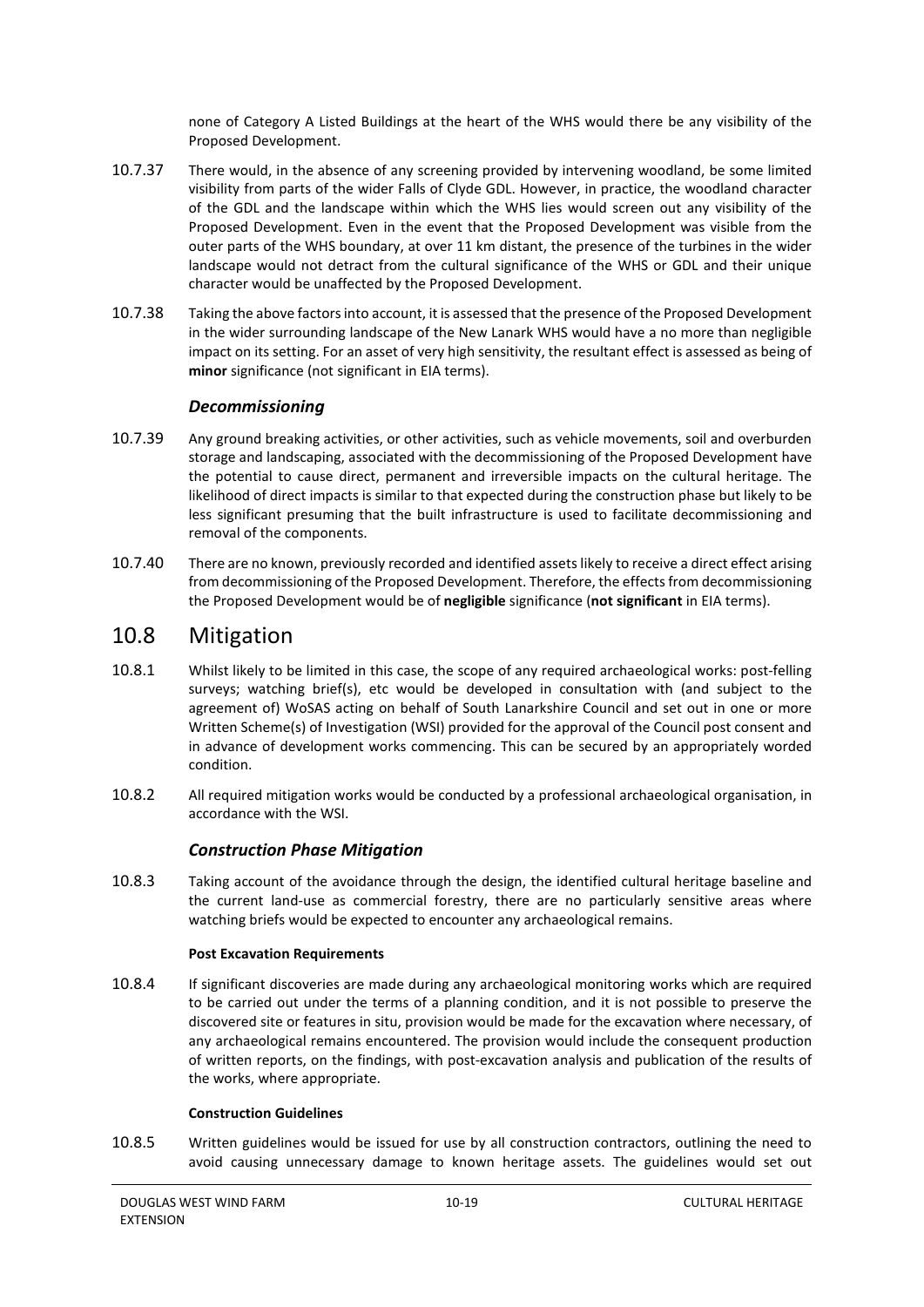arrangements for calling upon retained professional support in the event that buried archaeological remains of potential archaeological interest (such as building remains, human remains, artefacts, etc.) should be discovered in areas not subject to archaeological monitoring.

10.8.6 The guidelines would make clear the legal responsibilities placed upon those who disturb artefacts or human remains.

## *Operational Phase Mitigation*

10.8.7 No mitigation is proposed in respect of the predicted effects on the settings of heritage assets occurring for the duration of the operation of the Proposed Development.

## *Decommissioning Phase Mitigation*

<span id="page-21-2"></span>10.8.8 No mitigation is proposed in respect of the potential effects on heritage assets occurring during decommissioning of the Proposed Development.

# <span id="page-21-0"></span>10.9 Residual Effects

# *Construction Effects*

10.9.1 For heritage assets within the Proposed Development site, completion of the programme of archaeological mitigation works set out above (paragraphs [10.8.1](#page-20-2) t[o 10.8.8\)](#page-21-2) would avoid, reduce or offset the loss of any archaeological remains that may occur as a result of the construction of the Proposed Development. Taking the proposed mitigation into account, any residual effect arising from construction of the Proposed Development in relation to direct effects on cultural heritage assets within the Proposed Development site would be of no more than **negligible** significance (**not significant** in EIA terms).

# *Operational Effects*

- 10.9.2 During its operational lifetime, the residual effects of the Proposed Development on the settings of heritage assets in the wider study area would be the same as the predicted effects. One residual effect of moderate significance (significant in EIA terms) is predicted, on the setting of St Bride's Chapel, Church and Burial Ground,although significant in EIA terms, the predicted effect would not compromise the cultural significance or special interest of St Bride's Chapel, Church and Burial Ground and would be fully reversible upon decommissioning.
- 10.9.3 All other impacts, affecting the settings of heritage assets in the surrounding landscape, would give rise to effects that are either of minor or negligible significance (not significant in EIA terms) and would in any case be fully reversible upon decommissioning.

# *Decommissioning Effects*

- 10.9.4 There would be no residual direct effects arising as a consequence of decommissioning the Proposed Development.
- 10.9.5 Decommissioning the Proposed Development would remove the operational effects of heritage assets (impacts on their setting), resulting in no residual effects.

# <span id="page-21-1"></span>10.10 Cumulative Assessment

- 10.10.1 Figure 10.4 shows the Proposed Development, along with the locations of other operational and consented or under construction wind farms, and those that are currently proposed (in planning), together with the nationally important cultural heritage assets within 15 km of the Proposed Development.
- 10.10.2 The wireline visualisations (Figures 10.5-10.8) include the cumulative schemes and have been used to inform the assessment of the cumulative effects on cultural heritage assets in the wider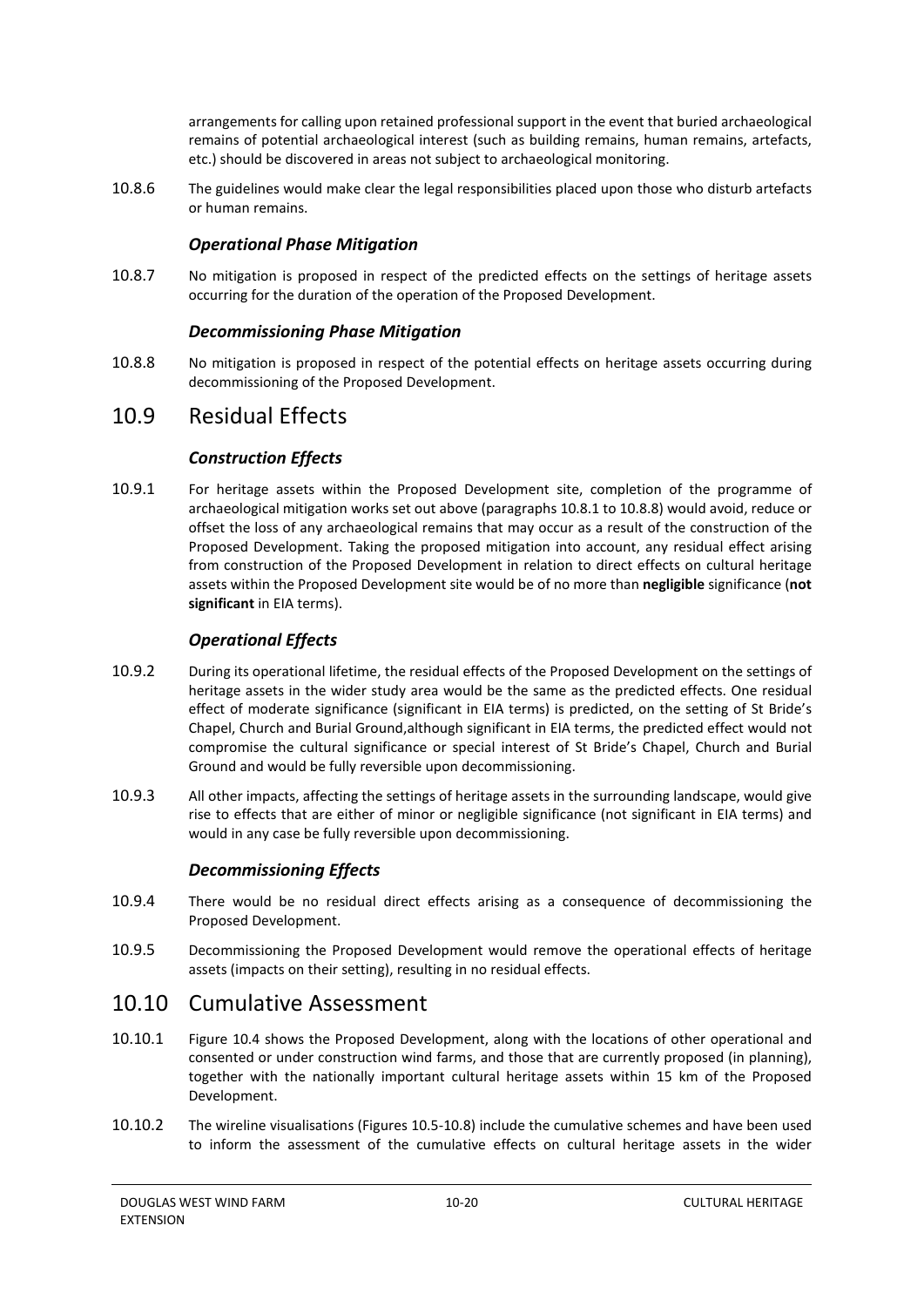landscape. The LVIA VPs referenced also show the cumulative schemes where these are visible from the viewpoint.

- 10.10.3 Based on the distribution shown on Figure 10.4 and professional judgement, those other schemes in combination with the Proposed Development, most likely to have a potential cumulative impact on cultural heritage assets are those within the Hagshaw cluster, notably:
	- Hagshaw Hill (operational 26 turbines);
	- Hagshaw Hill Extension (operational 20 turbines);
	- Galawhistle (operational 22 turbines);
	- **Cumberhead (consented 11 turbines)**
	- Cumberhead Revised (in planning 14 turbines);
	- Nutberry (operational 6 turbines);
	- Dalquhandy (consented 15 turbines);
	- Dalquhandy Revised (in planning 15 turbines);
	- Douglas West (consented 13 turbines): and,
	- Hagshaw Hill Repowering (in planning 14 turbines).
- 10.10.4 Others within the cluster include:
	- Poniel (consented 3 turbines); and,
	- Hazelside Farm (2 consented turbines, 1 operational)
- 10.10.5 Collectively (excluding the existing Hagshaw Hill turbines, which are to be replaced) these cumulative schemes constitute a cluster of 100 turbines in the hills to the northwest of Douglas; mostly on former opencast coal mining sites or within commercial forestry plantations. The Proposed Development would be an addition to that cluster, occupying an area of commercial forestry in the middle of the group.
- 10.10.6 Those cumulative developments that are operational are included in the baseline against which the impact on the settings of heritage assets has been assessed. The cumulative assessment therefore addresses the effect of adding the Proposed Development to a baseline that includes consented and in planning development in the context of that baseline of operational developments.
- 10.10.7 For most of the heritage assets within the Outer Study Area the addition of the Proposed Development to a baseline including the operational and consented schemes within the Hagshaw cluster will be of no more than negligible magnitude. The Proposed Development would sit within the cluster and would not add appreciably to the visual impact from the operational and consented developments.
- 10.10.8 For the assets within Douglas: St Bride's chapel (LB1490) and church (SM92065) and Earl of Angus' Monument (LB1457) the cumulative effect of the addition of the Proposed Development to a baseline including the operational and consented schemes within the Hagshaw cluster will be of negligible magnitude (a very minor change to the setting measured against the operational and consented baseline) and of **minor** significance (not significant in EIA terms). The Proposed Development would sit within the cluster and would add very little to the visual impact from the operational and consented developments.
- 10.10.9 Similarly, for Douglas Castle (LB1449) the cumulative effect of the addition of the Proposed Development to a baseline including the operational and consented schemes within the Hagshaw cluster will be of negligible magnitude (a very minor change to the setting measured against the operational and consented baseline) and of **minor** significance (not significant in EIA terms). The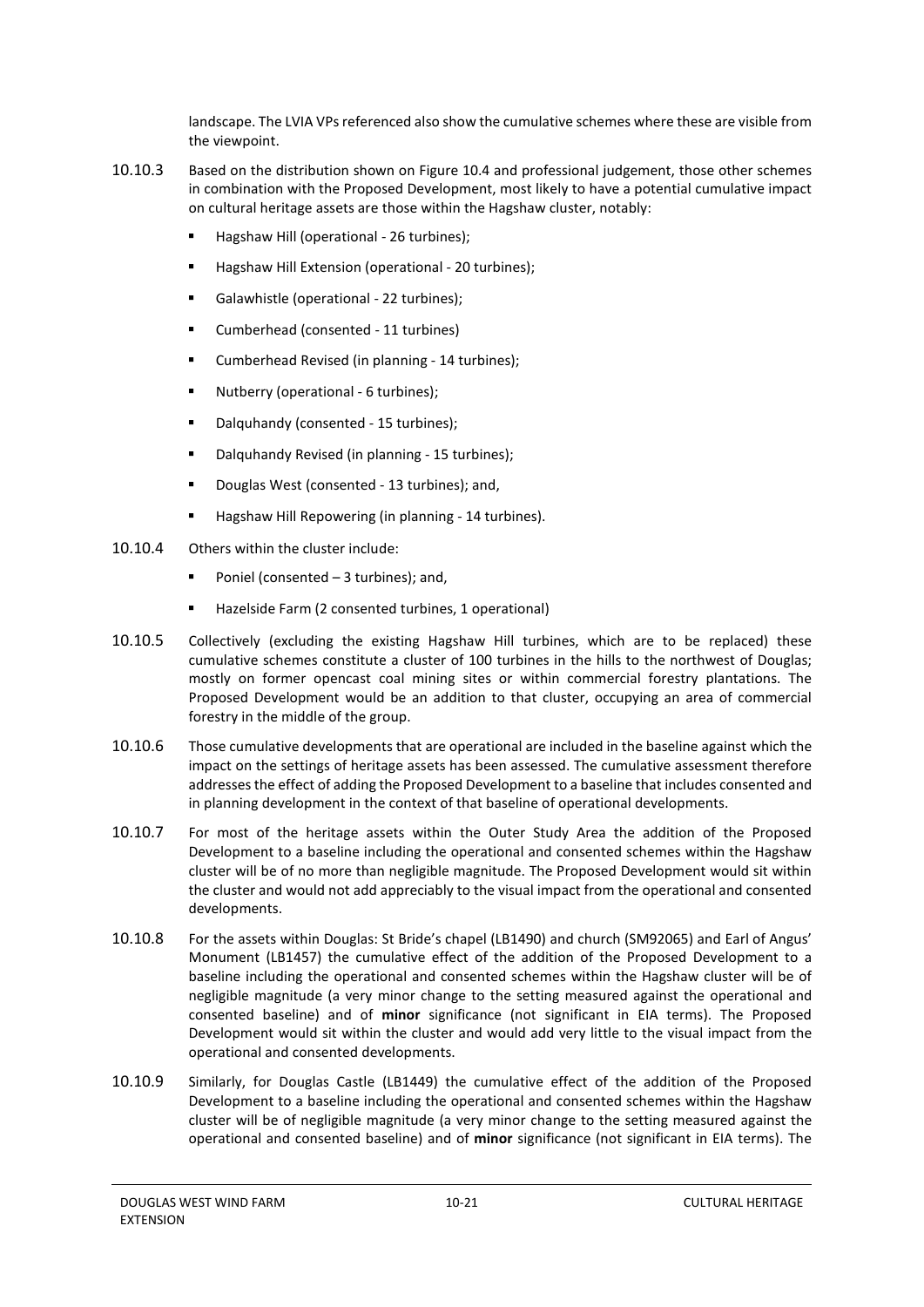Proposed Development would sit within the cluster and would add very little to the visual impact from the operational and consented developments.

# <span id="page-23-0"></span>10.11 Summary

- 10.11.1 A detailed desk-based assessment covering the Proposed Development site and an area extending to 1 km all around has identified that there are three heritage assets within the site boundary: an enclosure of unknown, but possibly prehistoric, date; an old sheepfold; and, a possible location for a small farmstead of 18th century date. The Proposed Development site is almost entirely occupied by commercial forestry which has been planted over the recorded locations of those assets that have been identified. Within 1 km of the Proposed Development site the historic landscape character is largely of a post-medieval farming landscape with historical exploitation of coal as a fuel source having commenced in at least the latter part of the 18<sup>th</sup> century. Remnants of the farming landscape survive as areas of rig and furrow and small farmsteads.
- 10.11.2 All of the identified heritage assets within the Proposed Development site have been avoided through design of the wind farm layout and, taking account of the current land-use, the potential for further archaeological discoveries within the Proposed Development site is assessed as being low or negligible.
- 10.11.3 There is one Scheduled Monument and two Category A Listed Buildings within 5 km of the Proposed Development, from the location of which there would be visibility of the Proposed Development. The assessment has concluded that the effect on the setting of one of these (St Bride's chapel (LB1490) and church (SM90255)) would be of minor magnitude and **moderate** significance (significant in EIA terms) but not to an extent that would diminish or compromise the cultural significance or the special interest of the site.
- 10.11.4 All other effects on the setting of heritage assets in the Outer Study Area, from which there is predicted theoretical visibility based on analysis of the blade tip height ZTV, are assessed as being of minor or negligible significance (not significant in EIA terms). In particular, the effect on the setting of the New Lanark World Heritage Site is assessed as being of no more than negligible magnitude and negligible significance (not significant in EIA terms).
- 10.11.5 The cumulative effect of the addition of the Proposed Development to a baseline including the operational and consented wind farm development in the Hagshaw cluster has also been considered. The assessment, informed by the cumulative photomontages and wirelines produced for the assessment, has concluded that the addition of the Proposed Development to a baseline including the operational and consented schemes within the Hagshaw cluster would give rise to a cumulative effect of negligible magnitude (a very minor change to the setting measured against the operational and consented baseline) and of **minor** significance (not significant in EIA terms).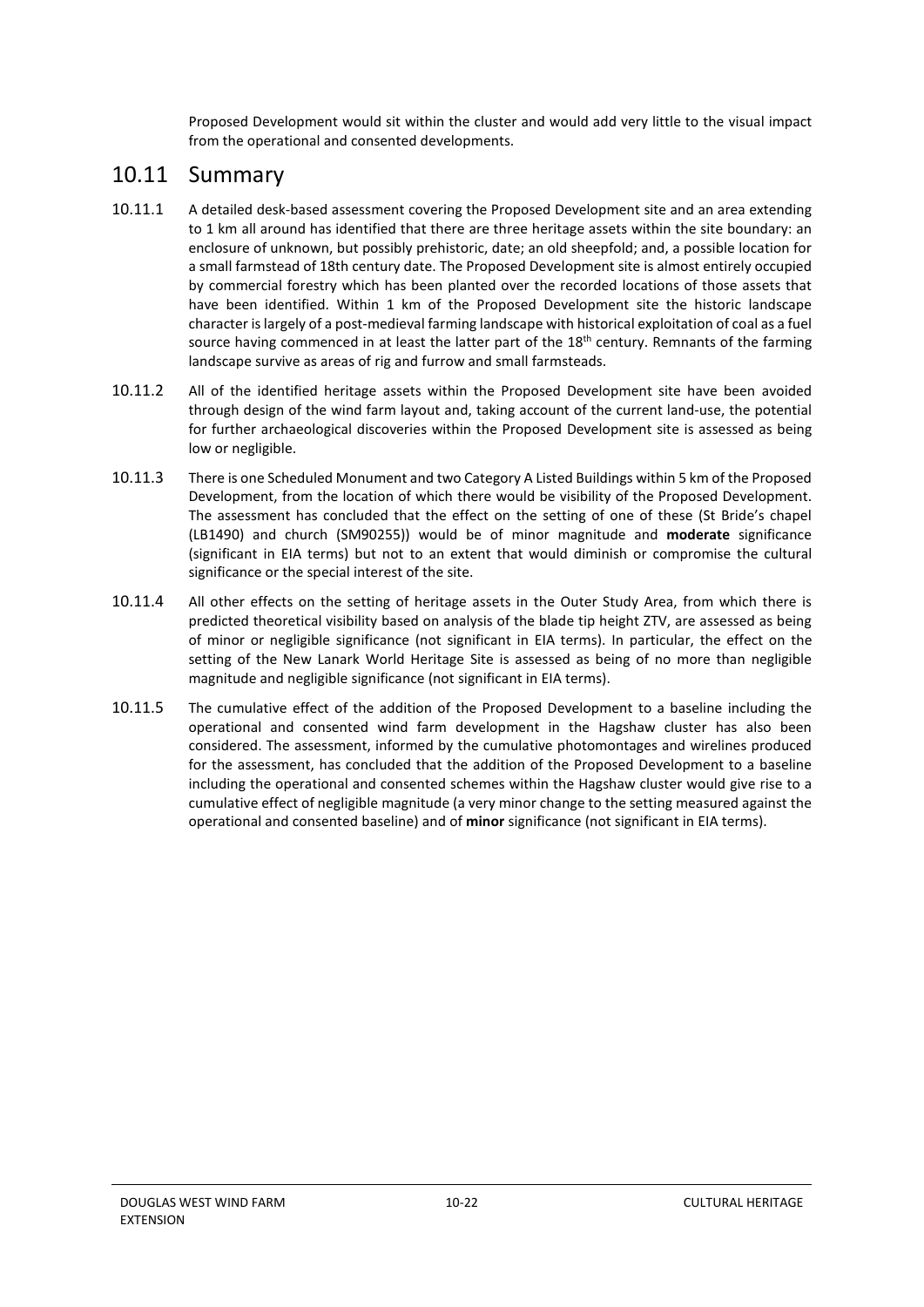#### **Table 10.6 – Summary Table**

| <b>Description of Effect</b>                                                                                                                                                                                                           | <b>Significance of Potential Effect</b> |                                      | <b>Mitigation Measure</b>                  | <b>Significance of Residual Effect</b> |                                      |
|----------------------------------------------------------------------------------------------------------------------------------------------------------------------------------------------------------------------------------------|-----------------------------------------|--------------------------------------|--------------------------------------------|----------------------------------------|--------------------------------------|
|                                                                                                                                                                                                                                        | <b>Significance</b>                     | <b>Beneficial/</b><br><b>Adverse</b> |                                            | <b>Significance</b>                    | <b>Beneficial/</b><br><b>Adverse</b> |
| During Construction & Decommissioning                                                                                                                                                                                                  |                                         |                                      |                                            |                                        |                                      |
| Potential direct effects on any buried remains surviving within the<br>development footprint; e.g. Erkny Hill farmstead (DWE01).                                                                                                       | Negligible                              | Adverse                              | Implementation of mitigation<br>proposals. | Negligible                             | Adverse                              |
| <b>During Operation</b>                                                                                                                                                                                                                |                                         |                                      |                                            |                                        |                                      |
| Effect on the setting of St Bride's Chapel (LB1490) and St Bride's<br>Church (SM90265) during operation.                                                                                                                               | Moderate                                | Adverse                              | No practical mitigation.                   | Moderate                               | Adverse                              |
| Effect on the setting of Douglas castle (LB1449) during operation.                                                                                                                                                                     | Minor                                   | Adverse                              | No mitigation necessary.                   | Minor                                  | Adverse                              |
| Effects on settings of other designated heritage assets in the wider<br>landscape during operation.                                                                                                                                    | Minor /<br>Negligible                   | Adverse                              | No mitigation necessary.                   | Minor /<br>Negligible                  | Adverse                              |
| <b>Cumulative Effects</b>                                                                                                                                                                                                              |                                         |                                      |                                            |                                        |                                      |
| Cumulative effect on the setting of St Bride's Chapel (LB1490) and St<br>Bride's Church (SM90265) arising from the Proposed Development<br>in combination with other operational and consented developments<br>in the Hagshaw cluster. | Minor                                   | Adverse                              | No mitigation necessary.                   | Minor                                  | Adverse                              |
| Cumulative effect on the setting of Douglas Castle (LB1449) arising<br>from the Proposed Development in combination with other<br>operational and consented developments in the Hagshaw cluster.                                       | Minor                                   | Adverse                              | No mitigation necessary.                   | Minor                                  | Adverse                              |
| Cumulative effect on the setting of other designated heritage assets<br>in the wider landscape arising from the Proposed Development in<br>combination with other operational and consented developments in<br>the Hagshaw cluster.    | Minor /<br>Negligible                   | Adverse                              | No mitigation necessary.                   | Minor /<br>Negligible                  | Adverse                              |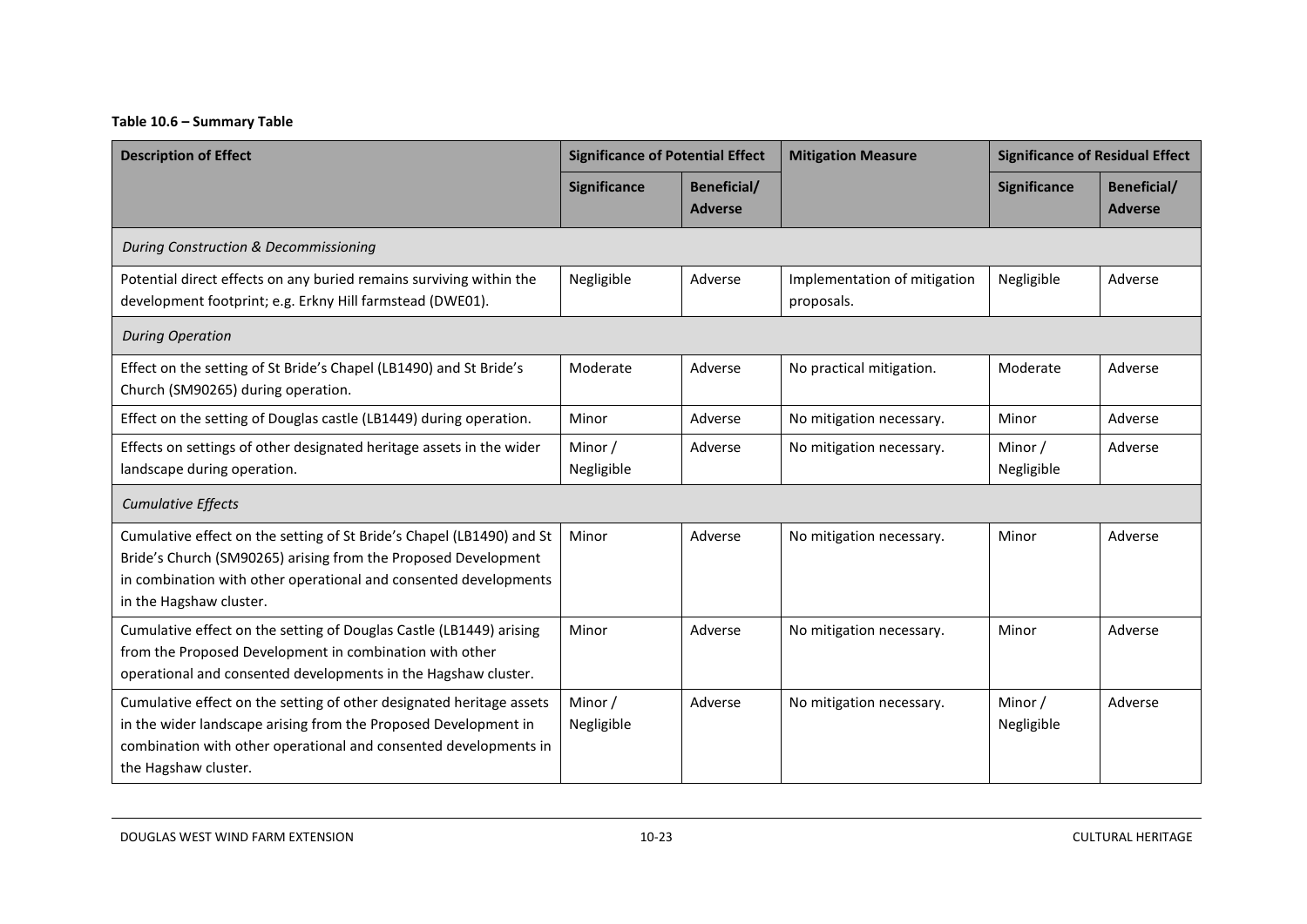# <span id="page-25-0"></span>10.12 References

#### *Cartographic Sources*

Ainslie, J (1821) 'Ainslie's Map of the Southern Part of Scotland'

Forrest, W. (1816) 'The county of Lanark from actual survey'

Ordnance Survey (1864) 'Lanarkshire, Sheet XXXVII (includes: Douglas; Lesmahagow; Muirkirk)' six inches to one mile.

Ordnance Survey (1898) 'Lanarkshire Sheet XXXVII.SE (includes: Douglas; Lesmahagow)' six inches to one mile.

Ordnance Survey (1912) 'Lanarkshire Sheet XXXVII.SE (includes: Douglas; Lesmahagow)' six inches to one mile.

Roy Gen W. (1747-55) 'Military Survey of Scotland'.

Ross, C. (1773) 'A map of the shire of Lanark'.

Thomson, J (1822) 'Northern Part of Lanarkshire. Southern Part'

#### *Literature*

SLC (undated) 'Douglas Conservation Area Appraisal' South Lanarkshire Council

### *Website*

Historic Environment Scotland (HES 2019a) *'Spatial Data Warehouse'*. Available at: http://portal.historic-scotland.gov.uk/spatialdownloads. Accessed on 15/02/2019.

Historic Environment Scotland (HES 2019b) *'National Record for the Historic Environment (NRHE)'*. Available at: http://pastmap.org.uk/. Accessed on 18/02/2019.

Historic Environment Scotland (HES 2019c) *'Historic Land-Use Assessment Data for Scotland (HLAMap)'.* Available at: http://hlamap.org.uk/. Accessed on 18/02/2019.

The Douglas Archives (a collection of historical and genealogical records) available at <http://www.douglashistory.co.uk/history/index.htm> Accessed on 04/03/2014

Rev. Mr William McCubbin (1793) 'Statistical Account (OSA) Douglas, County of Lanark', Vol. VIII (pp76-85). Available at: http://stataccscot.edina.ac.uk/static/statacc/dist/home Accessed on 01/03/2019

Rev. Alexander Stewart Douglas, (1845) 'New Statistical Account (NSA) Douglas, County of Lanark', Vol. VI (pp477-496). Available at: http://stataccscot.edina.ac.uk/static/statacc/dist/home Accessed on 01/03/2019

### *Legislation*

HM Government (1979) 'The Ancient Monuments and Archaeological Areas Act 1979' (reprinted 1996), HMSO, London. Available at:

[http://www.legislation.gov.uk/ukpga/1979/46/pdfs/ukpga\\_19790046\\_en.pdf](http://www.legislation.gov.uk/ukpga/1979/46/pdfs/ukpga_19790046_en.pdf)

HM Government (1997) 'Planning (Listed Buildings and Conservation Areas) (Scotland) Act 1997' HMSO, London, available at:

[http://www.legislation.gov.uk/ukpga/1997/9/pdfs/ukpga\\_19970009\\_en.pdf](http://www.legislation.gov.uk/ukpga/1997/9/pdfs/ukpga_19970009_en.pdf)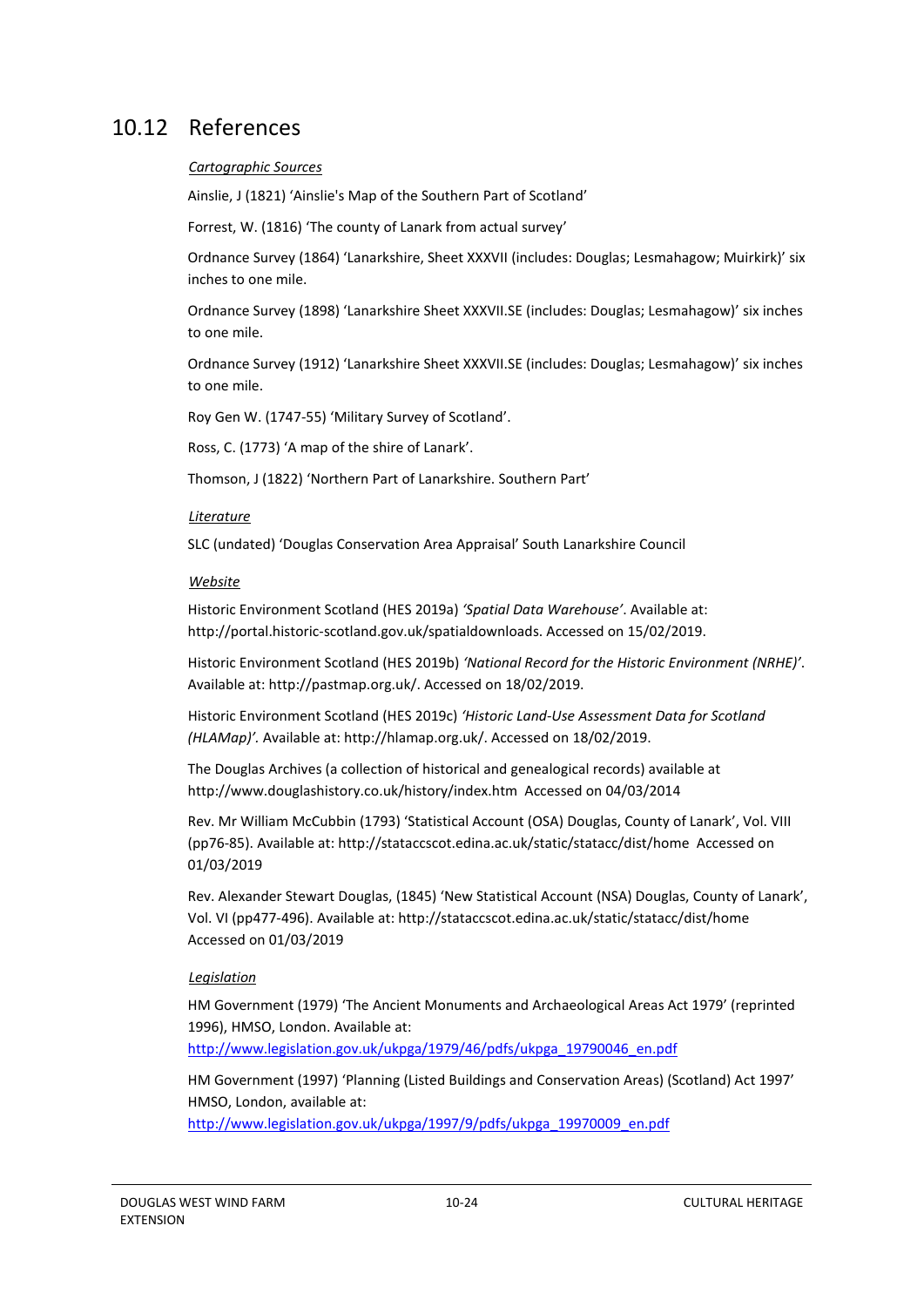Scottish Government (2014) 'Scottish Planning Policy', Edinburgh, available at: <http://www.gov.scot/Resource/0045/00453827.pdf>

South Lanarkshire Council (2015) 'South Lanarkshire Local Development Plan 2015' Available at: [http://www.southlanarkshire.gov.uk/info/200172/plans\\_and\\_policies/39/development\\_plans/6](http://www.southlanarkshire.gov.uk/info/200172/plans_and_policies/39/development_plans/6)

Chartered Institute for Archaeologists (2017) 'Standard and Guidance for the Historic Environment Desk-Based Assessment', London, Chartered Institute for Archaeologists, available at: [http://www.archaeologists.net/sites/default/files/CIfAS%26GDBA\\_3.pdf](http://www.archaeologists.net/sites/default/files/CIfAS%26GDBA_3.pdf)

Historic Environment Scotland (2016) Historic Environment Scotland Policy Statement, Edinburgh, available at[: https://www.historicenvironment.scot/archives-and](https://www.historicenvironment.scot/archives-and-research/publications/publication/?publicationId=f413711b-bb7b-4a8d-a3e8-a619008ca8b5)[research/publications/publication/?publicationId=f413711b-bb7b-4a8d-a3e8-a619008ca8b5](https://www.historicenvironment.scot/archives-and-research/publications/publication/?publicationId=f413711b-bb7b-4a8d-a3e8-a619008ca8b5)

Historic Environment Scotland (2016) 'Managing Change in the Historic Environment: Setting' Edinburgh [\(https://www.historicenvironment.scot/archives-and](https://www.historicenvironment.scot/archives-and-research/publications/publication/?publicationId=80b7c0a0-584b-4625-b1fd-a60b009c2549)[research/publications/publication/?publicationId=80b7c0a0-584b-4625-b1fd-a60b009c2549\)](https://www.historicenvironment.scot/archives-and-research/publications/publication/?publicationId=80b7c0a0-584b-4625-b1fd-a60b009c2549)

Scottish Government (2011) Planning Advice Note (PAN) 2/2011: Planning and Archaeology, Edinburgh, available at:<http://www.gov.scot/Resource/Doc/355385/0120020.pdf>